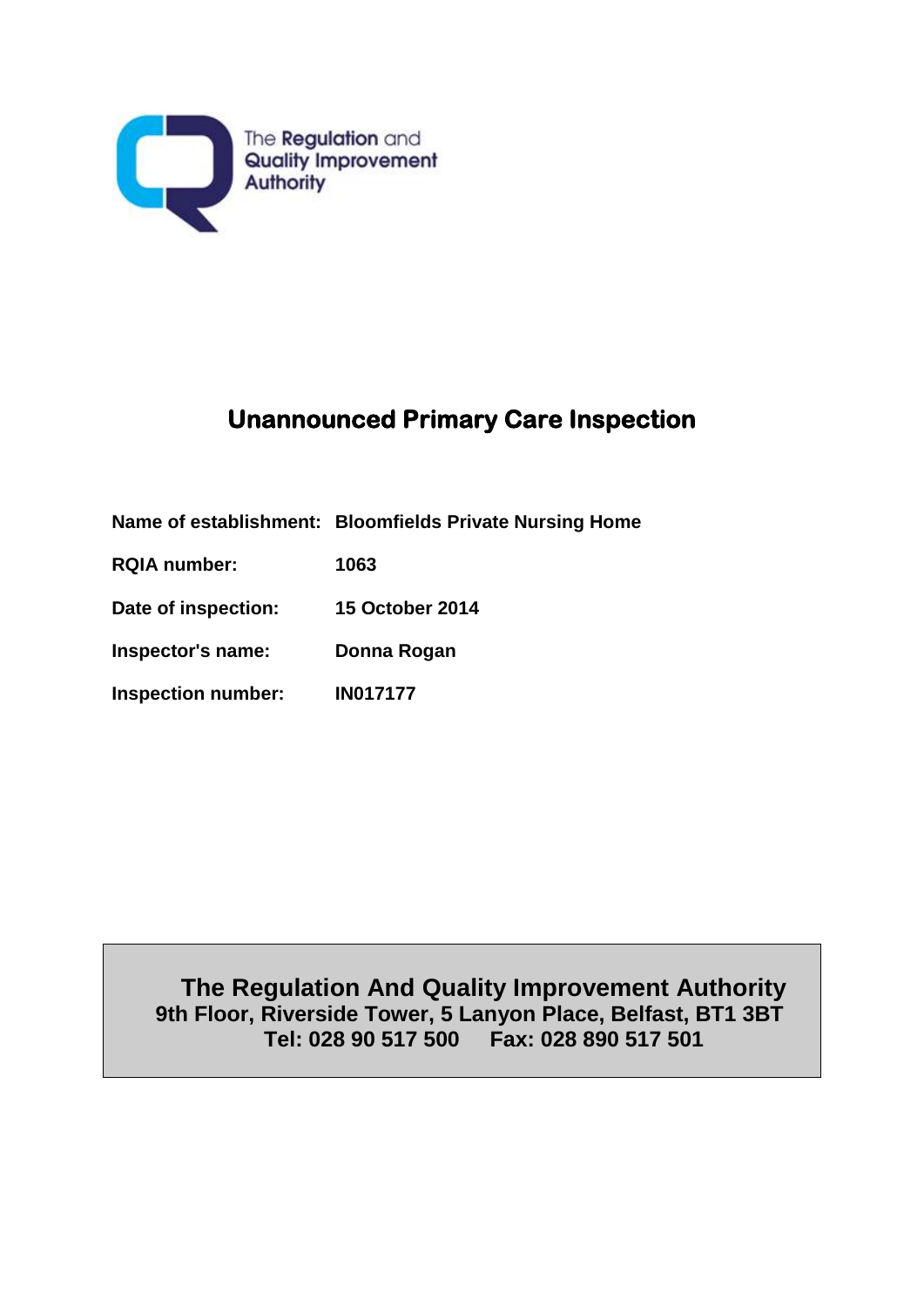### **1.0 General information**

| <b>Name of establishment:</b>                                                                    | <b>Bloomfields Nursing Home</b>                       |
|--------------------------------------------------------------------------------------------------|-------------------------------------------------------|
| <b>Address:</b>                                                                                  | 115-117 North Road<br><b>Belfast</b><br>BT5 5NF       |
| <b>Telephone number:</b>                                                                         | 02890657799                                           |
| Email address:                                                                                   | Bloomfieldspnh@btinternet.com                         |
| <b>Registered organisation/</b><br><b>Registered provider /</b><br><b>Responsible individual</b> | Mr Desmond McLaughlin<br>Mrs Jean McLaughlin          |
| <b>Registered manager:</b>                                                                       | Emma Murphy (acting manager, registration<br>pending) |
| Person in charge of the home at the<br>time of inspection:                                       | <b>Emma Murphy</b>                                    |
| <b>Categories of care:</b>                                                                       | NH- Dementia (DE)                                     |
| <b>Number of registered places:</b>                                                              | 30                                                    |
| Number of patients / residents (delete<br>as required) accommodated on day of<br>inspection:     | 29<br>1 vacant                                        |
| Scale of charges (per week):                                                                     | £605.00                                               |
| Date and type of previous inspection:                                                            | 30 May 2013, Primary Unannounced                      |
| Date and time of inspection:                                                                     | 15 October 2014<br>$09.30 - 16.30$                    |
| Name of inspector:                                                                               | Donna Rogan<br>(accompanied by Cathal Brown)          |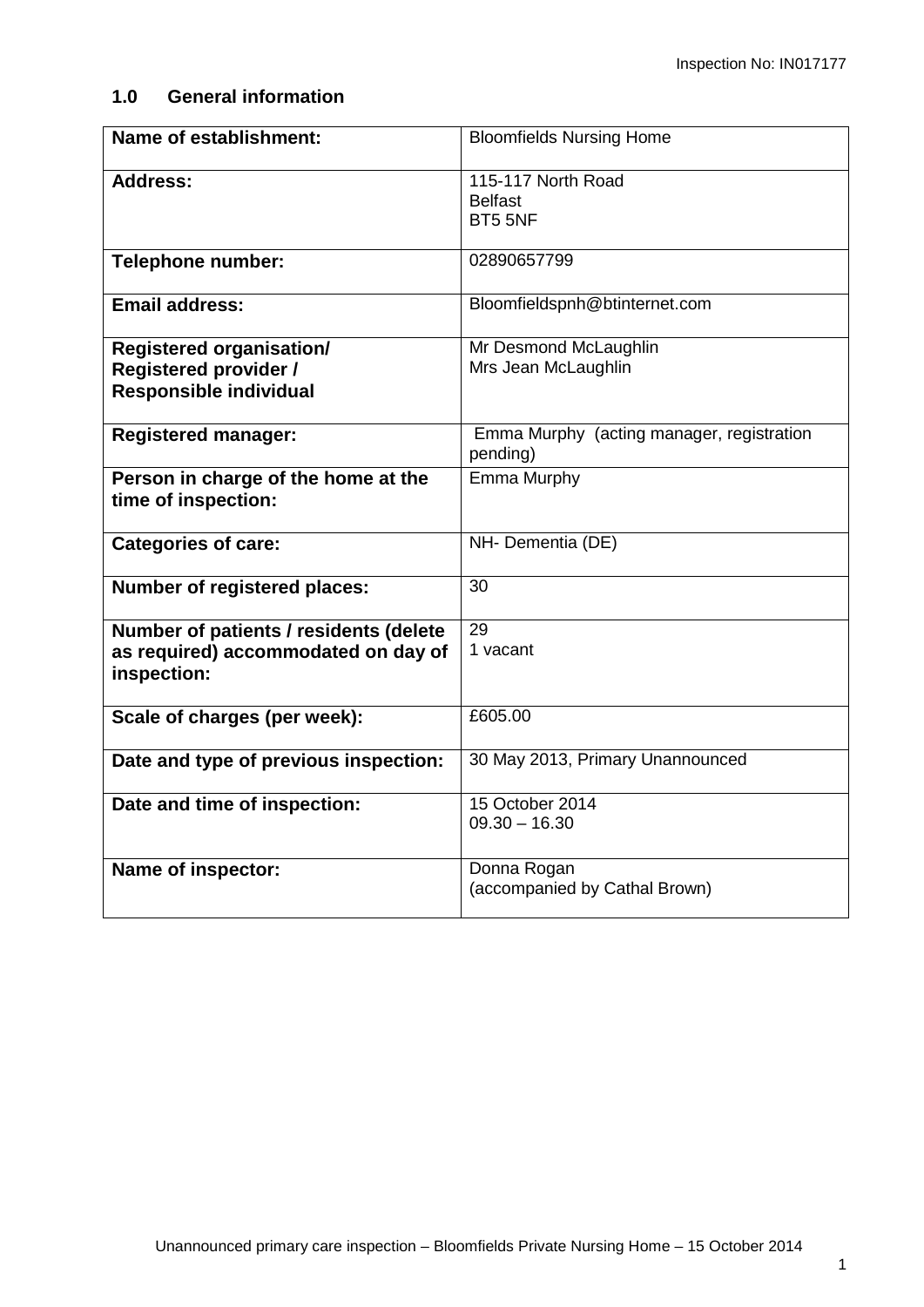## **2.0 Introduction**

The Regulation and Quality Improvement Authority (RQIA) is empowered under The Health and Personal Social Services (Quality, Improvement and Regulation) (Northern Ireland) Order 2003 to inspect nursing homes. A minimum of two inspections per year is required.

This is a report of an unannounced primary care inspection to assess the quality of services being provided. The report details the extent to which the standards measured during inspection were met.

### **3.0 Purpose of the inspection**

The purpose of this inspection was to consider whether the service provided to patients/residents was in accordance with their assessed needs and preferences and was in compliance with legislative requirements, minimum standards and other good practice indicators. This was achieved through a process of analysis and evaluation of available evidence.

RQIA not only seeks to ensure that compliance with regulations and standards is met but also aims to use inspection to support providers in improving the quality of services. For this reason, inspection involves in-depth examination of an identified number of aspects of service provision.

The aims of the inspection were to examine the policies, practices and monitoring arrangements for the provision of nursing homes, and to determine the provider's compliance with the following:

- The HPSS (Quality, Improvement and Regulation) (Northern Ireland) Order 2003
- The Nursing Homes Regulations (Northern Ireland) 2005
- The Department of Health, Social Services and Public Safety's (DHSSPS) Nursing Homes Minimum Standards (2008).

Other published standards which guide best practice may also be referenced during the Inspection process.

#### **4.0 Methods/process**

Committed to a culture of learning, the RQIA has developed an approach which uses self-assessment, a critical tool for learning, as a method for the preliminary assessment of achievement by the Provider of the DHSSPS Nursing Homes Minimum Standards 2008.

The inspection process has three key parts; self-assessment (including completion of self- declaration), pre-inspection analysis and inspection visit by the inspector.

Specific methods/processes used in this inspection include the following:

- review of any notifiable events submitted to RQIA, in accordance with Regulation 30 of the Nursing Homes Regulations (NI) 2005, since the previous inspection.
- Analysis of pre-inspection information submitted by the registered person/s.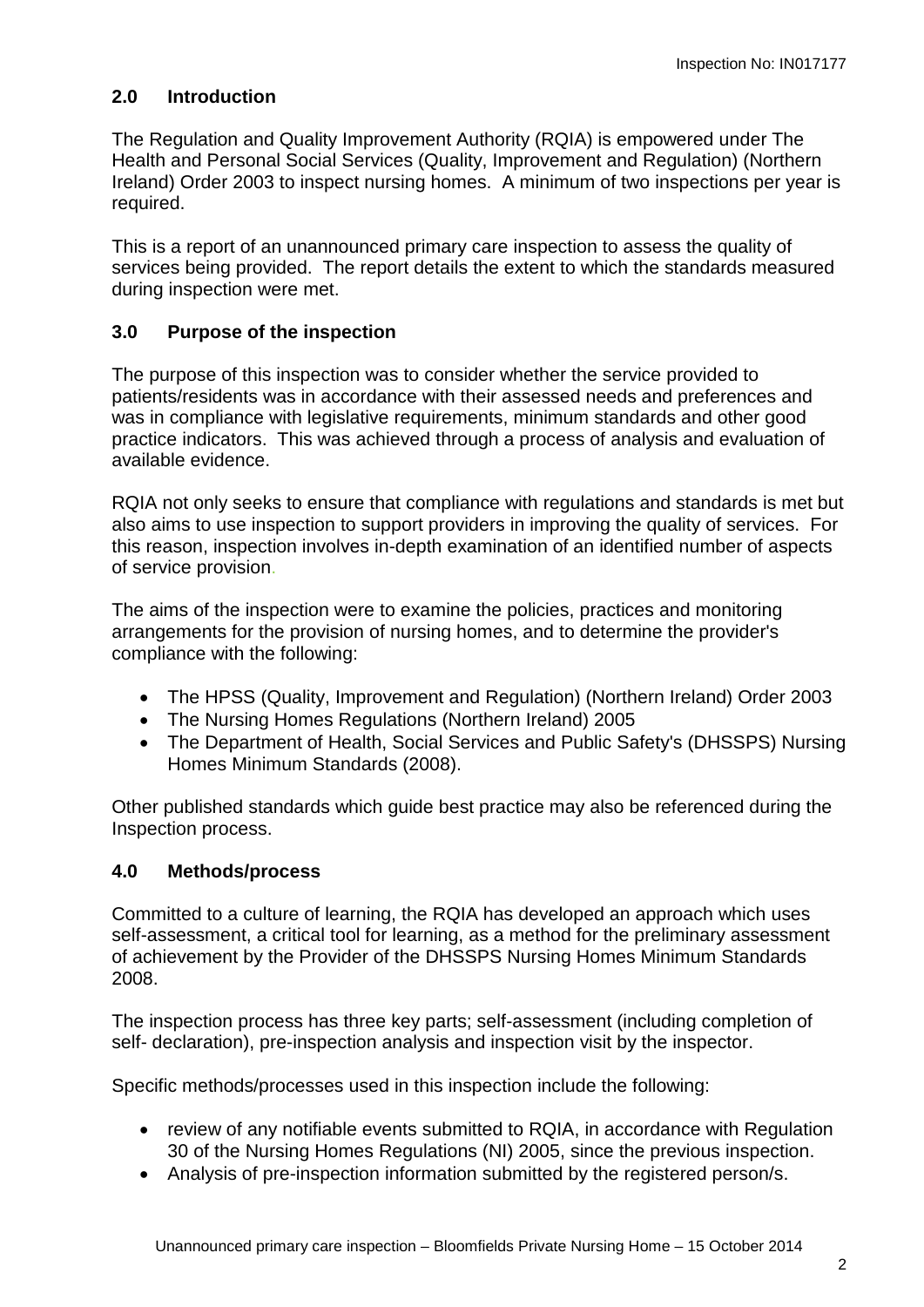- Discussion with the acting manager.
- Discussion with Mr McLaughlin, proprietor.
- Discussion with staff.
- Examination of records pertaining to staffing.
- Review of a sample of policies and procedures.
- Review of a sample of staff training records.
- Review of a sample of staff duty rotas.
- Evaluation and feedback.

#### **5.0 Consultation process**

During the course of the inspection, the inspector spoke with:

| <b>Patients/Residents</b> | 8 ، |
|---------------------------|-----|
| <b>Staff</b>              | 10  |
| Relatives                 |     |
| Visiting professionals    |     |

Questionnaires were provided by the inspector, during the inspection, staff to seek their views regarding the quality of the service

| <b>Issued to</b>          | <b>Number</b><br><b>issued</b> | <b>Number</b><br>returned |
|---------------------------|--------------------------------|---------------------------|
| Patients/residents        |                                |                           |
| Relatives/representatives |                                |                           |
| Staff                     |                                |                           |

#### **6.0 Inspection focus**

The theme for the inspection year April 2014 – March 2015 is: 'Nursing Care'

Patients receive safe, effective nursing care based on a holistic assessment of their care needs that commences prior to admission to the home and continues following admission. Nursing care is planned and agreed with the patient, is accurately recorded and outcomes of care are regular reviewed. (Standard 5)

Under the 'Nursing Care' theme, inspection will focus on three areas of practice:

- Management of wounds and pressure ulcers (Standard 11).
- Management of nutritional needs of patients and weight loss (Standard 8 & 12).
- Management of dehydration (Standard 12).

Only selected criteria from each of the four standards will be inspected across nine areas and incorporated into the Provider's Self-Assessment.

The inspector will also consider the management of patient's human rights during this inspection.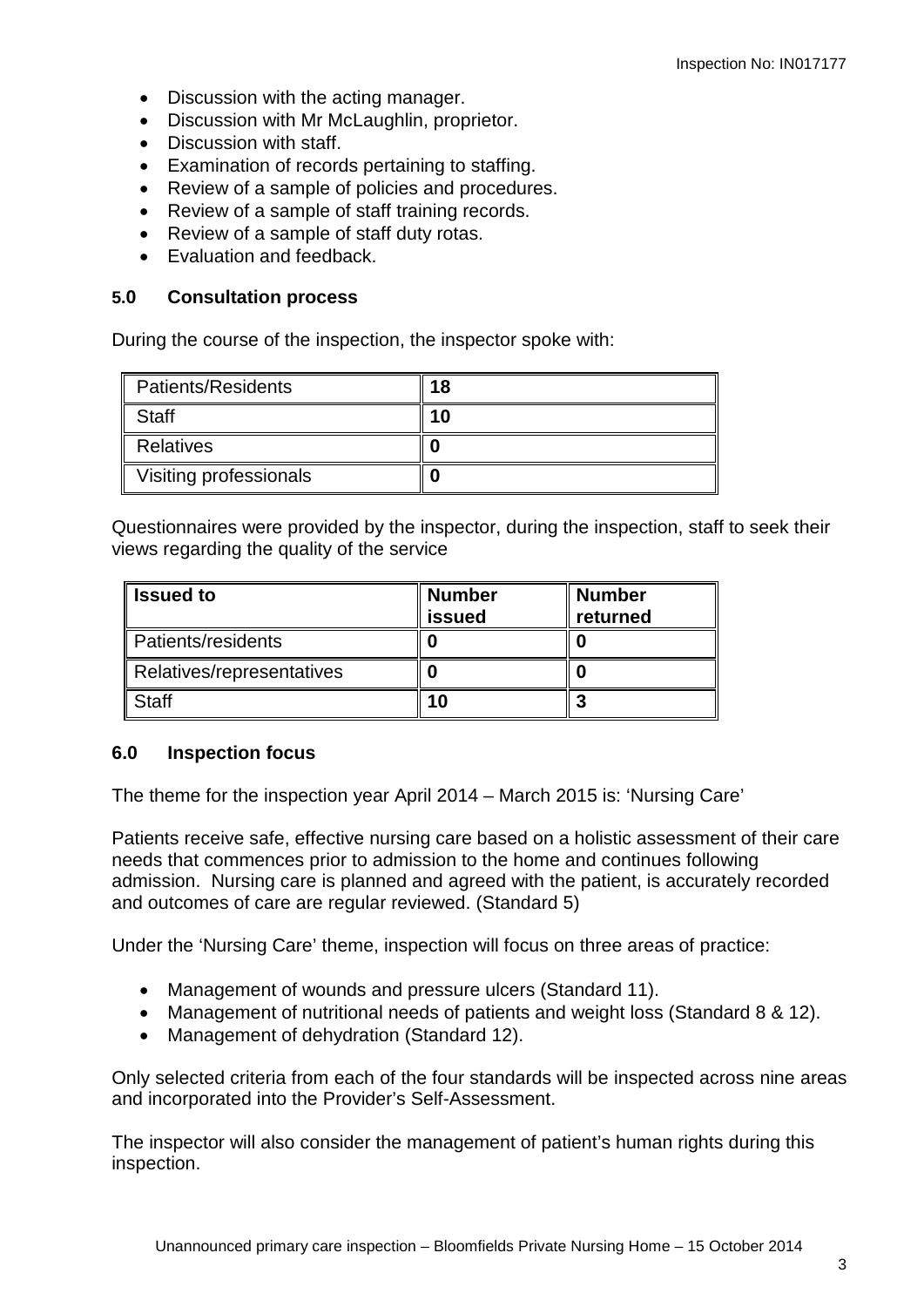The inspection theme and focus for the 2014 – 2015 inspection year was outlined by RQIA at the annual Provider Roadshow in February 2014 and the self-assessment was made available on the RQIA website.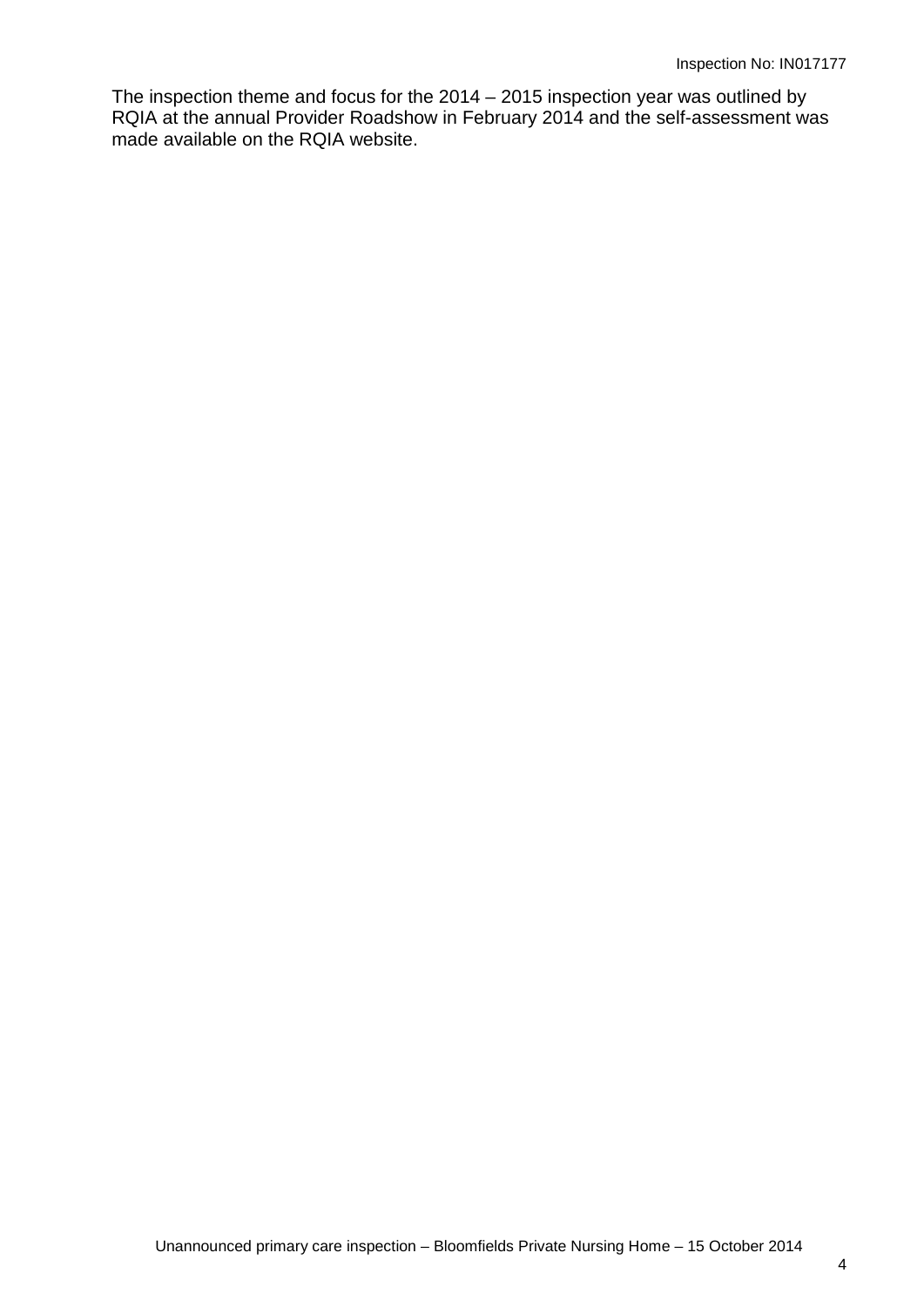The table below sets out the definitions that RQIA has used to categorise the service's performance:

| <b>Guidance - Compliance statements</b>                     |                                                                                                                                                                                                            |                                                                                                                                                      |  |
|-------------------------------------------------------------|------------------------------------------------------------------------------------------------------------------------------------------------------------------------------------------------------------|------------------------------------------------------------------------------------------------------------------------------------------------------|--|
| <b>Guidance -</b><br><b>Compliance</b><br><b>statements</b> | <b>Definition</b>                                                                                                                                                                                          | <b>Resulting Action in</b><br><b>Inspection Report</b>                                                                                               |  |
| 0 - Not applicable                                          |                                                                                                                                                                                                            | A reason must be clearly stated<br>in the assessment contained<br>within the inspection report                                                       |  |
| 1 - Unlikely to become<br>compliant                         |                                                                                                                                                                                                            | A reason must be clearly stated<br>in the assessment contained<br>within the inspection report                                                       |  |
| 2 - Not compliant                                           | Compliance could not be<br>demonstrated by the date of the<br>inspection.                                                                                                                                  | In most situations this will result<br>in a requirement or<br>recommendation being made<br>within the inspection report                              |  |
| 3 - Moving towards<br>compliance                            | Compliance could not be<br>demonstrated by the date of the<br>inspection. However, the service<br>could demonstrate a convincing<br>plan for full compliance by the<br>end of the Inspection year.         | In most situations this will result<br>in a requirement or<br>recommendation being made<br>within the inspection report                              |  |
| 4 - Substantially<br>compliant                              | Arrangements for compliance<br>were demonstrated during the<br>inspection. However, appropriate<br>systems for regular monitoring,<br>review and revision are not yet in<br>place.                         | In most situations this will result<br>in a recommendation, or in some<br>circumstances a requirement,<br>being made within the inspection<br>report |  |
| 5 - Compliant                                               | Arrangements for compliance<br>were demonstrated during the<br>inspection. There are appropriate<br>systems in place for regular<br>monitoring, review and any<br>necessary revisions to be<br>undertaken. | In most situations this will result<br>in an area of good practice being<br>identified and comment being<br>made within the inspection<br>report.    |  |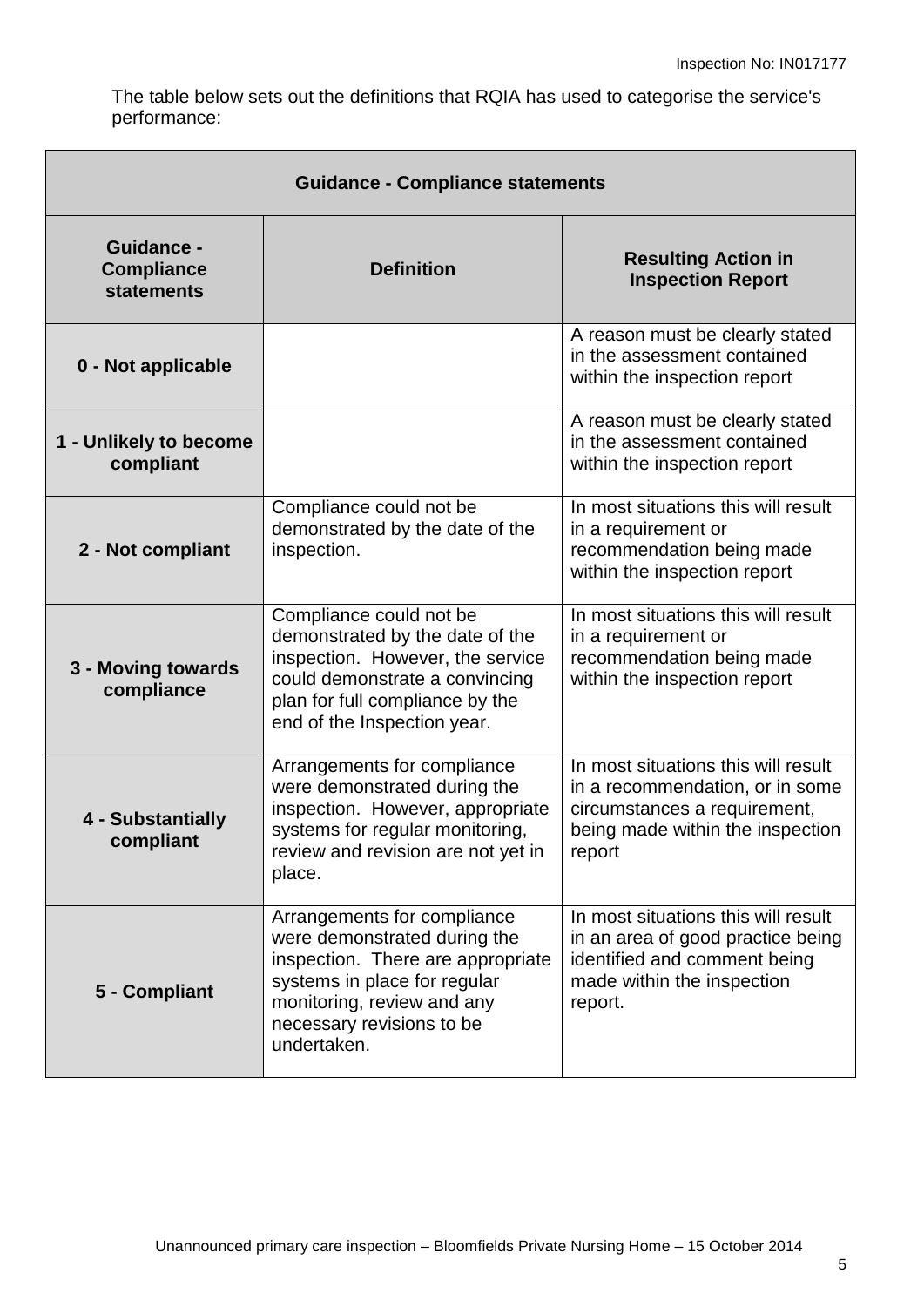#### **7.0 Profile of service**

Bloomfields Nursing home is situated on North Road off the Upper Newtonards Road in East Belfast. It is centrally located within the local community and is convenient to public transport facilities, shops and community services.

The nursing home is a purpose built residence, which provides accommodation and services on two floors.

There are two day rooms; one of which is adjacent to the dining room and is situated on the ground floor. A smaller lounge is available on the first floor. Bedroom accommodation is available on both floors. Bath/shower and toilet facilities are also accessible on both floors of the home. A kitchen, laundry area and staff facilities are provided. A designated care park is available.

The home is registered for a total of 30 patients with a diagnosis of dementia and conditions associated with dementia.

The registration certificate for the home reflected the categories of care being provided and was appropriately displayed.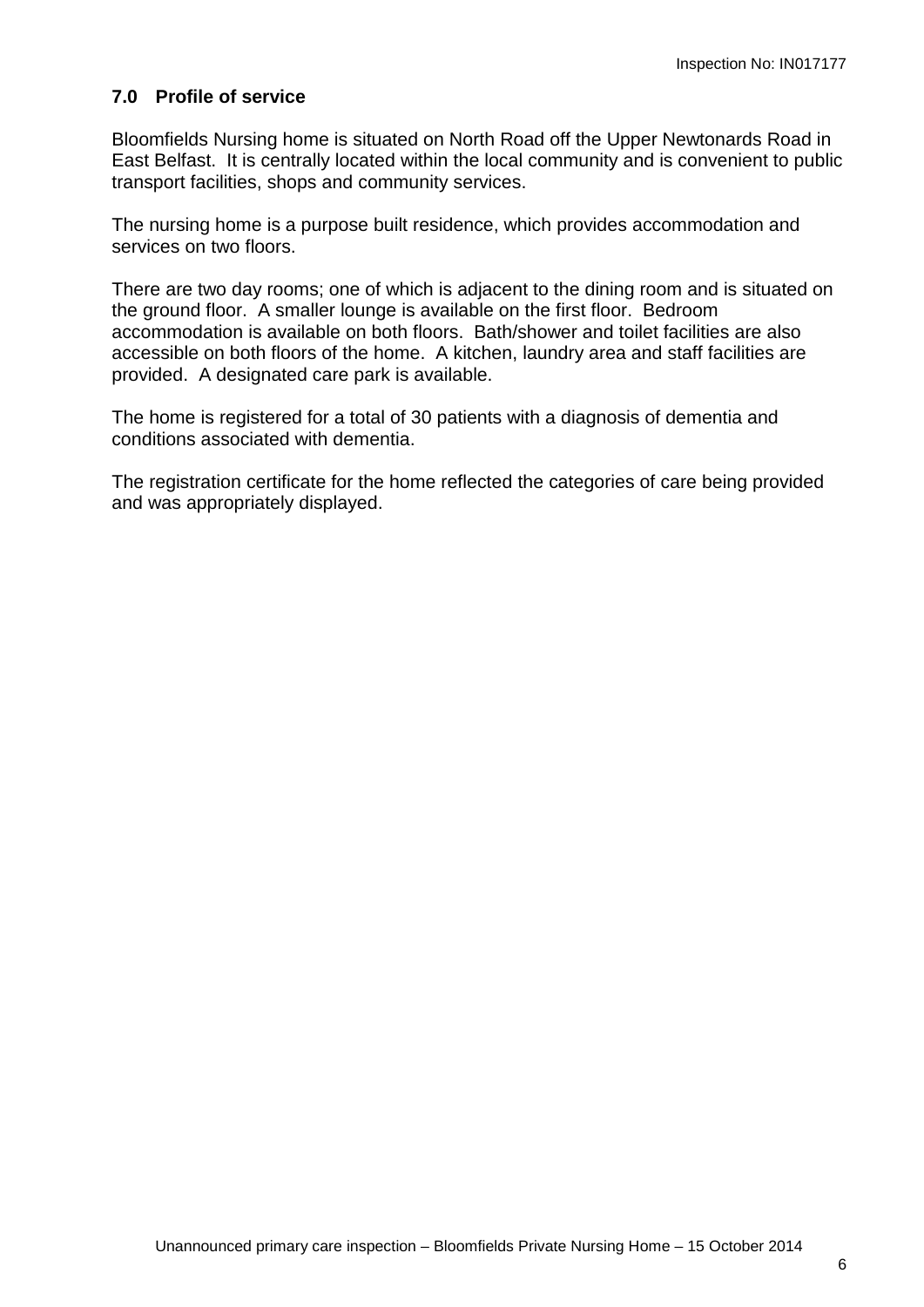#### **8.0 Summary of inspection**

This summary provides an overview of the services examined during an unannounced primary care inspection to Bloomfields Private Nursing Home. The inspection was undertaken by Donna Rogan who was accompanied by Cathal Brown (RQIA) on 15 October 2014 from 09 30 to 16 30.

The inspection sought to establish the level of compliance achieved regarding the selected DHSSPS Nursing Homes Minimum Standards.

The inspector was welcomed into the home by acting nurse manager Emma Murphy. The proprietor of the home Mr Desmond McLaughlin joined the inspection for a brief period in the afternoon. Verbal feedback of the issues identified during the inspection was provided to Ms Murphy at the conclusion of the inspection.

Prior to the inspection, the registered persons completed a self-assessment using the criteria outlined in the standards inspected. This self-assessment was received by RQIA on 1 April 2014 and the inspector has been able to evidence that the level of compliance achieved with the standards inspected was accurately measured by the registered persons. The comments provided by the registered persons in the self-assessment were not altered in any way by RQIA. See appendix one.

During the course of the inspection, the inspector met with patients and staff to seek their opinions of the quality of care and service delivered. The inspector also examined the returned questionnaires from staff, observed care practices, examined a selection of records, and carried out a general inspection of the nursing home environment as part of the inspection process.

The inspector spent a period of ten minutes observing staff and patient interaction. Discussions and questionnaires are unlikely to capture the true experiences of those patients unable to verbally express their opinions. Observation therefore is a practical and proven method that can help us to build up a picture of their care experience. These observations have been recorded using the Quality of Interaction Schedule (QUIS). This tool was designed to help evaluate the type and quality of communication which takes place in the nursing home.

As a result of the previous inspection conducted on 30 May 2013. Three requirements and eight recommendations were issued. These were reviewed during this inspection and the inspector evidenced that all three requirements have achieved compliance and five of the eight recommendations have been fully complied with. Three are substantially achieved. Details can be viewed in the section immediately following this summary.

#### **Standards inspected:**

Standard 5: Patients receive safe, effective nursing care based on a holistic assessment of their care needs that commences prior to admission to the home and continues following admission. Nursing care is planned and agreed with the patient, is accurately recorded and outcomes of care are regularly reviewed. (Selected criteria)

Standard 8: Nutritional needs of patients are met. (Selected criteria)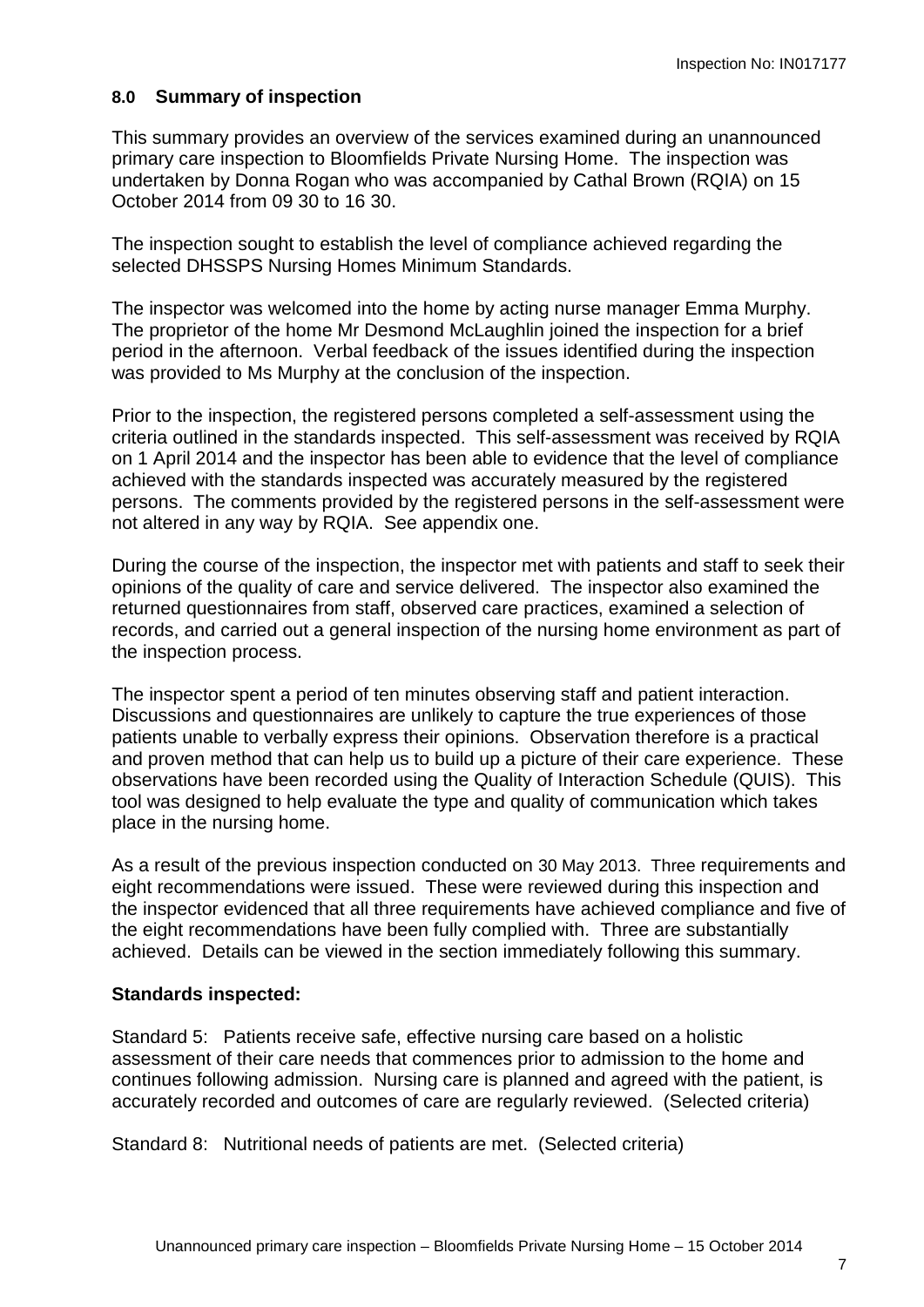Standard 11: Prevention and treatment of pressure ulcers. (Selected criteria)

Standard 12: Patients receive a nutritious and varied diet in appropriate surroundings at times convenient to them. (Selected criteria).

#### **8.1 Inspection findings**

#### **8.1.1 Management of nursing care – Standard 5**

There was evidence of comprehensive and detailed assessment of patient needs from date of admission. This assessment was found to be updated on a regular basis and as required. A variety of risk assessments were also used to supplement the general assessment tool. The assessment of patient need was evidenced to inform the care planning process.

Comprehensive reviews of the assessments of need, the risk assessments and the care plans were maintained on a regular basis and as and when required. There was also evidence that the referring health and social care trust (HSCT) maintained appropriate reviews of the patient's satisfaction with the placement in the home, the quality of care delivered and the services provided.

There were no requirements or recommendations made in relation to this standard.

#### **Compliance Level: Compliant**

#### **8.1.2 Management of wounds and pressure ulcers – Standard 11 (selected criteria)**

The inspector evidenced that wound management in the home was generally well maintained.

There was evidence of appropriate assessment of the risk of development of pressure ulcers which demonstrated timely referral to tissue viability specialist nurses (TVN) for guidance and referral to the HSCT regarding the supply of pressure relieving equipment if appropriate.

There was only one patient identified with a wound in the home. A review of this patient's care record did not evidence good record keeping regarding the management of the wound. The inspector could not evidence the current condition of the wound as there was no further information available following its initial inclusion on a body map. There was no initial wound assessment or on-going wound assessment chart completed. It is required that this care record is updated to urgently reflect the current state of the wound.

A requirement is made in regards to this standard.

#### **Compliance Level: Substantially compliant**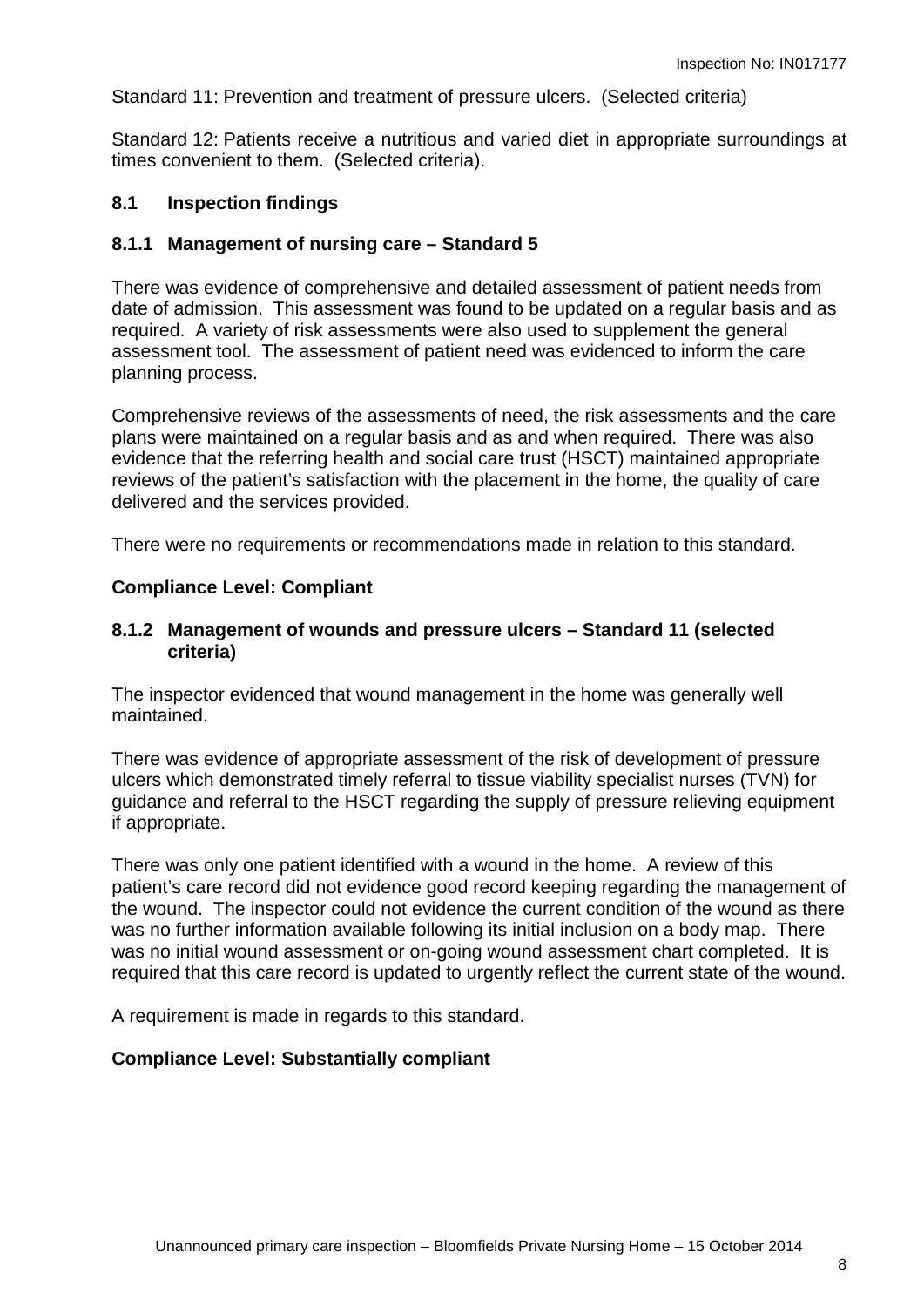## **8.1.3 Management of nutritional needs and weight loss – Standard 8 and 12 (selected criteria)**

The inspector reviewed the management of nutrition and weight loss within the home.

Robust systems were evidenced with risk assessments and appropriate referrals to General Practitioners (GP's), speech and language therapists (SALT) and or dieticians being made as required.

The inspector also observed the serving of the lunch time meal and can confirm that patients were offered a choice of meal and that the meal service was well managed and supervised by registered nurses.

Patients were observed to be assisted with dignity and respect throughout the meal. The meal served was well presented and appeared appetising.

There were no requirements or recommendations made in regards to this standard.

## **Compliance Level: Compliant**

## **8.1.4 Management of dehydration – Standard 12 (selected criteria)**

The inspector examined the management of dehydration during the inspection which evidenced that the fluid requirements and fluid intake details for patients were recorded and maintained for those patients assessed at risk of dehydration.

Patients were observed to be able to access fluids with ease throughout the inspection. Staff were observed offering patients additional fluids throughout the inspection. Fresh drinking water/various cordials were available to patients in lounges, dining rooms and bedrooms.

There were no requirements or recommendations made in regards to this standard.

## **Compliance Level: Compliant**

#### **8.4 A number of additional areas were also examined.**

- Records required to be held in the nursing home.
- Human Rights Act 1998 and European Convention on Human Rights (ECHR).
- Patient and staff quality of interactions (QUIS).
- Complaints.
- Patient finance pre-inspection questionnaire.
- NMC declaration.
- Staffing and staff comments.
- Review of care records.
- Environment.
- Management and control of infection.

The inspector can confirm that at the time of this inspection the delivery of care to patients was evidenced to be of a good standard. There were processes in place to ensure the effective management of the themes inspected.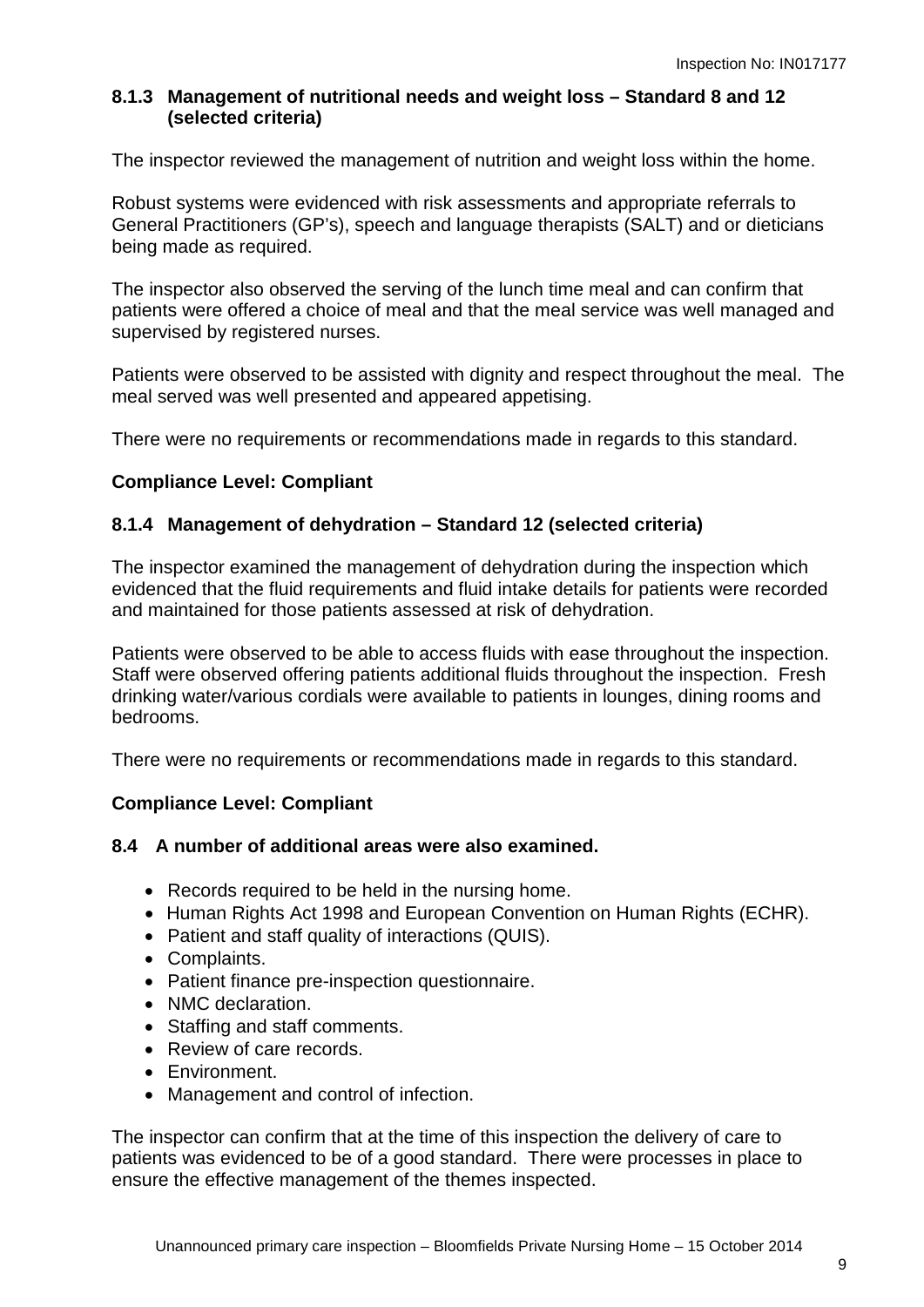The home's general environment was well maintained and patients were observed to be treated with dignity and respect.

Overall, areas for improvement were identified in relation to the environment, laundry and management and control of infection.

There were four requirements and one recommendation made as result of this inspection. The requirements made are detailed throughout the report and in the quality improvement plan (QIP).

The inspector would like to thank the patients, the acting home manager, the registered proprietor, registered nurses and staff for their assistance and co-operation throughout the inspection process.

The inspector would also like to thank the staff who completed questionnaires.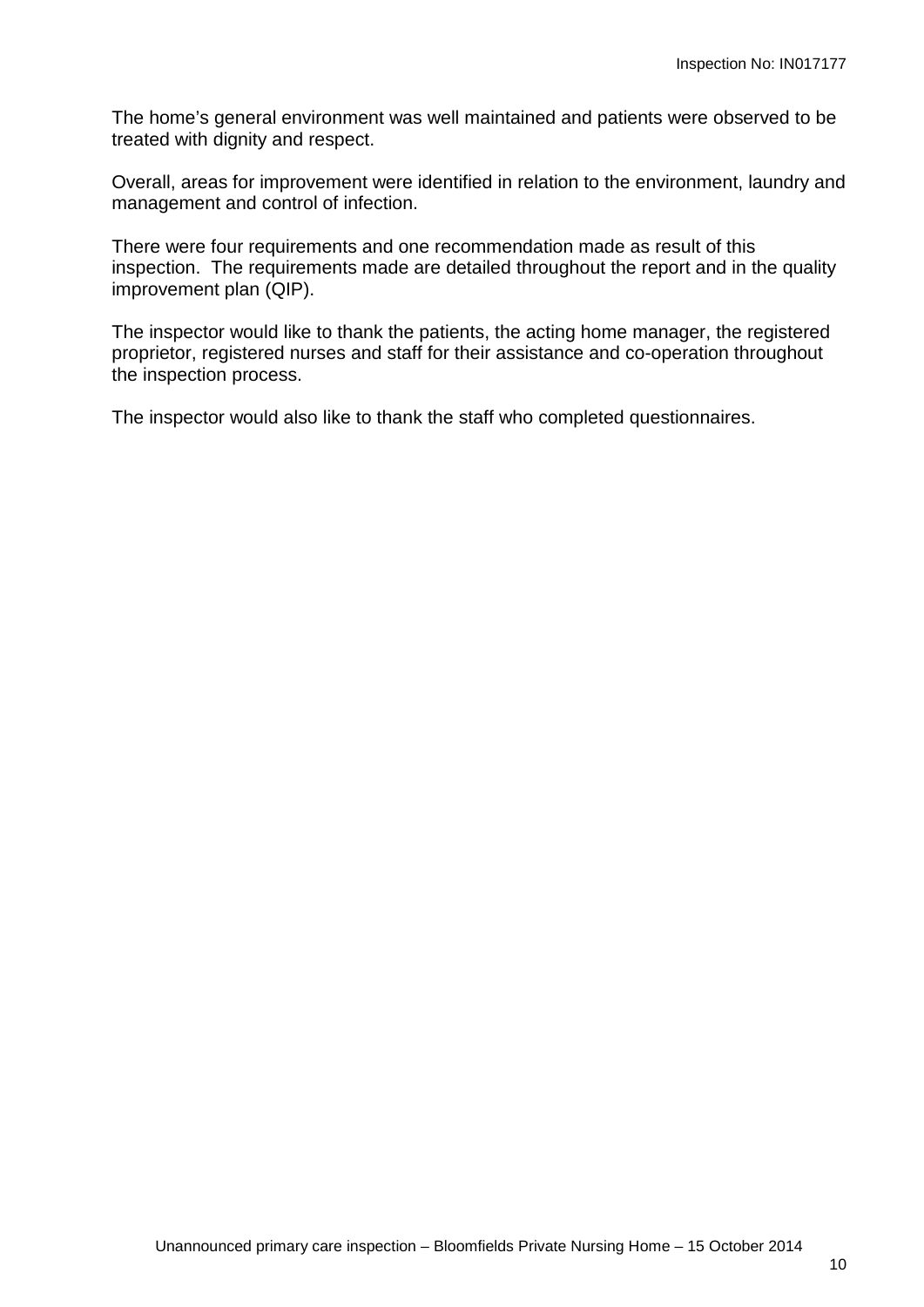**9.0 Follow-up on the requirements and recommendations issued as a result of the previous primary unannounced care inspection conducted on 30 May 2013** 

| <b>No</b>     | <b>Regulation</b><br>Ref. | <b>Requirements</b>                                                                                                                                                                                                                                     | Action taken - as confirmed during this<br>inspection                                                                                                                                                               | Inspector's validation of<br>compliance |
|---------------|---------------------------|---------------------------------------------------------------------------------------------------------------------------------------------------------------------------------------------------------------------------------------------------------|---------------------------------------------------------------------------------------------------------------------------------------------------------------------------------------------------------------------|-----------------------------------------|
| $\mathbf 1$ . | 12 $(4)(a)-(c)$           | The registered person<br>must implement a<br>suitable system which<br>ensures that patients'<br>meals are retained at the<br>correct temperature.<br>(This is specific to<br>patients receiving meals<br>on the first floor.)                           | A heated trolley has been provided for this purpose.<br>On the day of inspection it was observed to be in<br>use. The meals were observed to be served at the<br>correct temperature.                               | Compliant                               |
| 2.            | 16(2)(c)                  | The registered person<br>must ensure that the<br>decision making in<br>relation to the use of any<br>devices, equipment,<br>treatments or practices<br>viewed as restraint or<br>restrictive to patients, is<br>recorded in individual<br>care records. | The policy on restraint has been revised. A sample<br>of records reviewed evidenced that where restraint<br>is used that the decision making process was<br>recorded in the individual care records.                | Compliant                               |
| 3.            | 20(1)(c)(i)(iii)          | The registered person<br>should ensure that<br>all nursing staff receive<br>training on wound<br>assessment and wound<br>management, and all                                                                                                            | The acting manager confirmed that they have<br>received training on wound assessment and wound<br>management.<br>This training has been cascaded to care staff in<br>relation to pressure area care and prevention. | Compliant                               |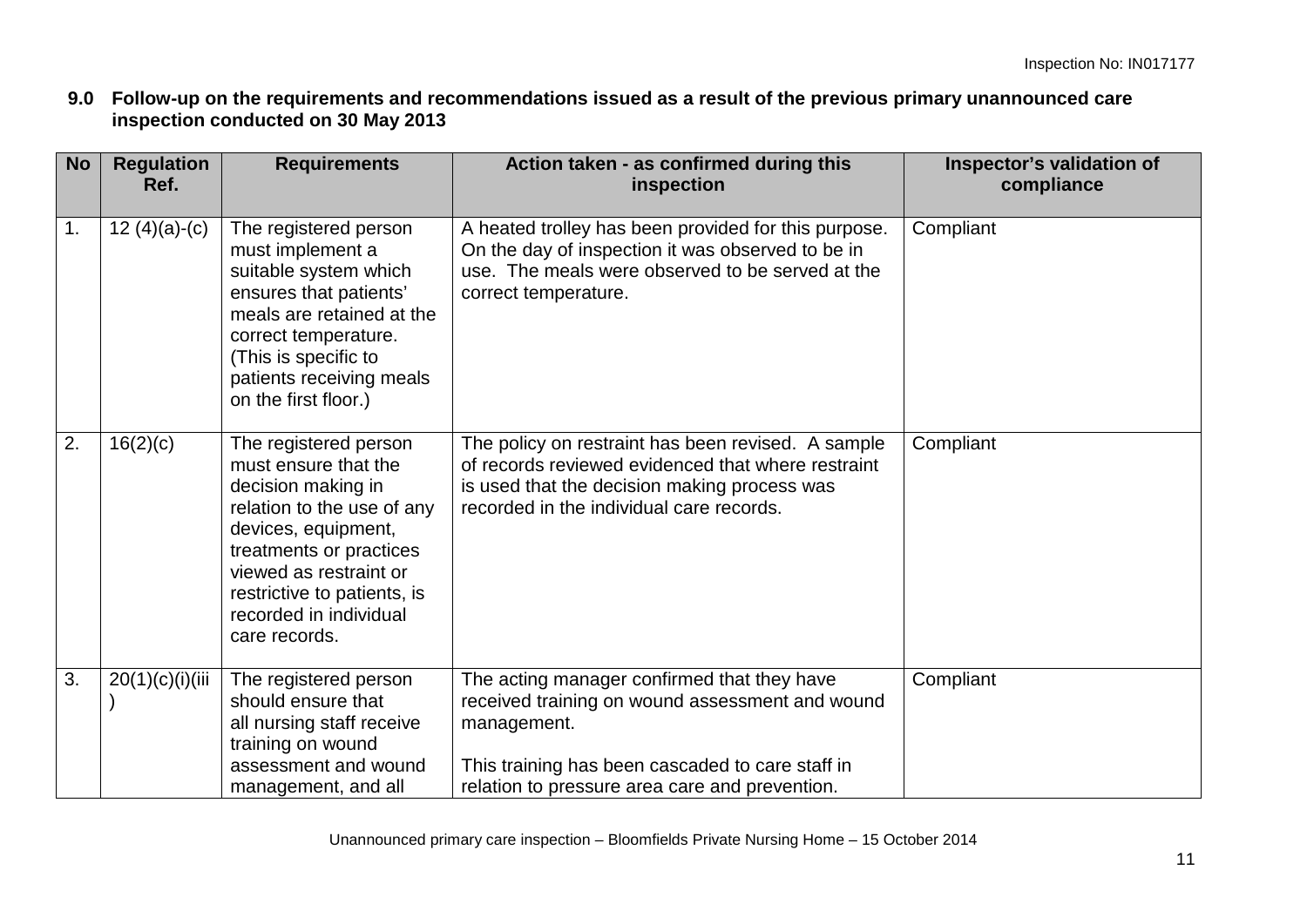| care staff are trained in |  |
|---------------------------|--|
| pressure area care and    |  |
| prevention in accordance  |  |
| with current evidence     |  |
| based practice.           |  |
|                           |  |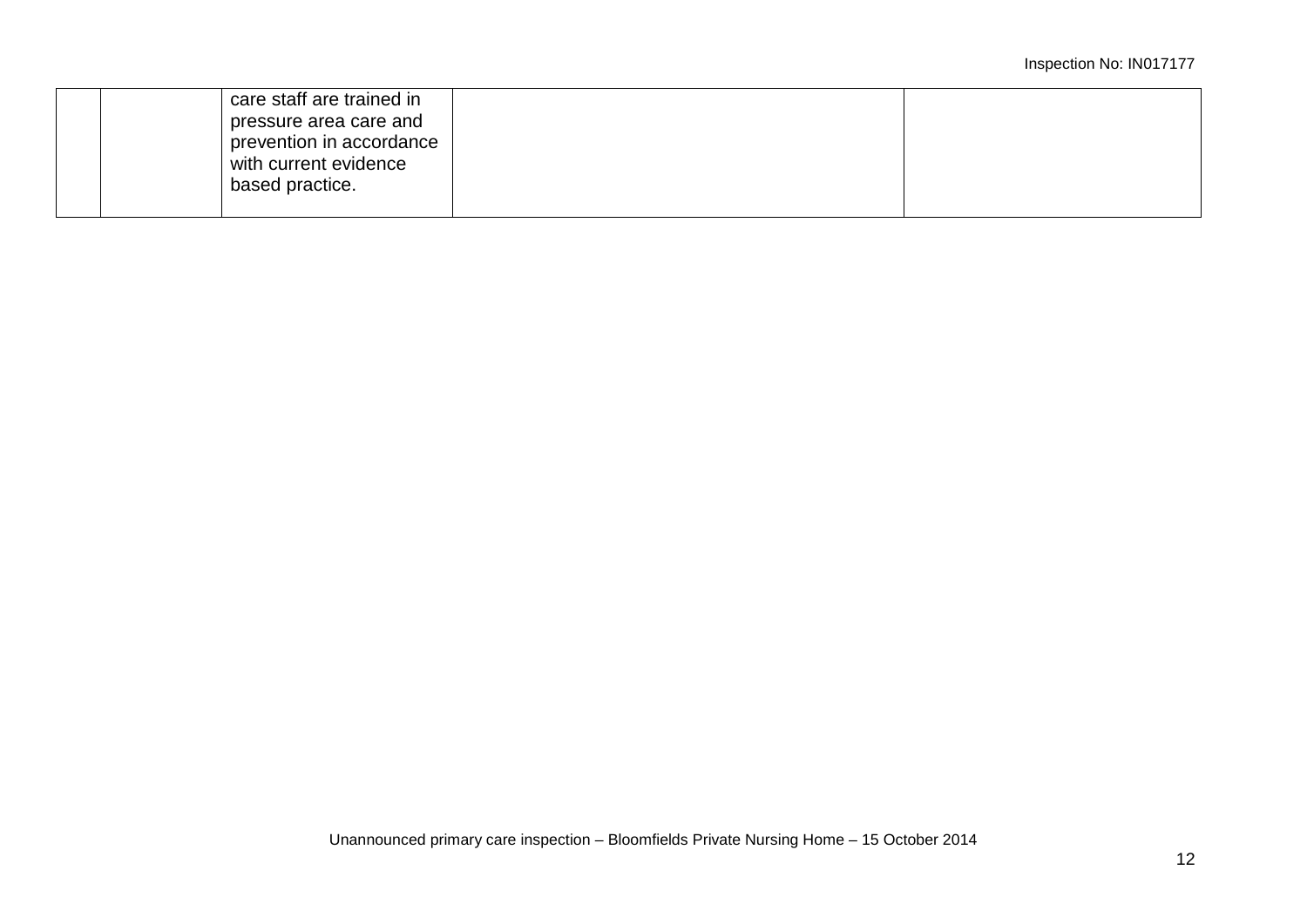| <b>No</b> | <b>Minimum</b><br><b>Standard</b><br>Ref. | <b>Recommendations</b>                                                                                                                                                                                                                                                                                                                                 | Action taken - as confirmed during this<br>inspection                                                                                                                                                                                                                                                                                         | Inspector's validation of<br>compliance |
|-----------|-------------------------------------------|--------------------------------------------------------------------------------------------------------------------------------------------------------------------------------------------------------------------------------------------------------------------------------------------------------------------------------------------------------|-----------------------------------------------------------------------------------------------------------------------------------------------------------------------------------------------------------------------------------------------------------------------------------------------------------------------------------------------|-----------------------------------------|
| 1.        | 25.11                                     | The registered person<br>should ensure<br>regulation 29 reports<br>evidence the progress<br>made in addressing<br>action from the previous<br>report, and the identity<br>of the patients is<br>recorded using unique<br>patient identification to<br>ensure patient privacy.                                                                          | A review of completed regulation 29 reports,<br>evidenced the progress made in addressing action<br>from the previous report was recorded. Patient<br>identity was anonymised by using the unique patient<br>identification.<br>A recommendation is made that the acting manager<br>should sign when the report is made available to<br>them. | Substantially compliant.                |
| 2.        | 25.13                                     | The registered person<br>should ensure the views<br>of patients and or their<br>representatives are<br>sought via satisfaction<br>surveys and the findings<br>are incorporated as part<br>of the next report.<br>The outcome findings<br>from the annual quality<br>report should also be<br>shared during patient,<br>relative and staff<br>meetings. | Customer satisfaction surveys have been completed<br>and a report has been completed alongside an<br>annual quality report which was completed on 18<br>March 2014.<br>There was a notice displayed on the patient/relatives<br>notice board that they are available to read.                                                                 | Compliant                               |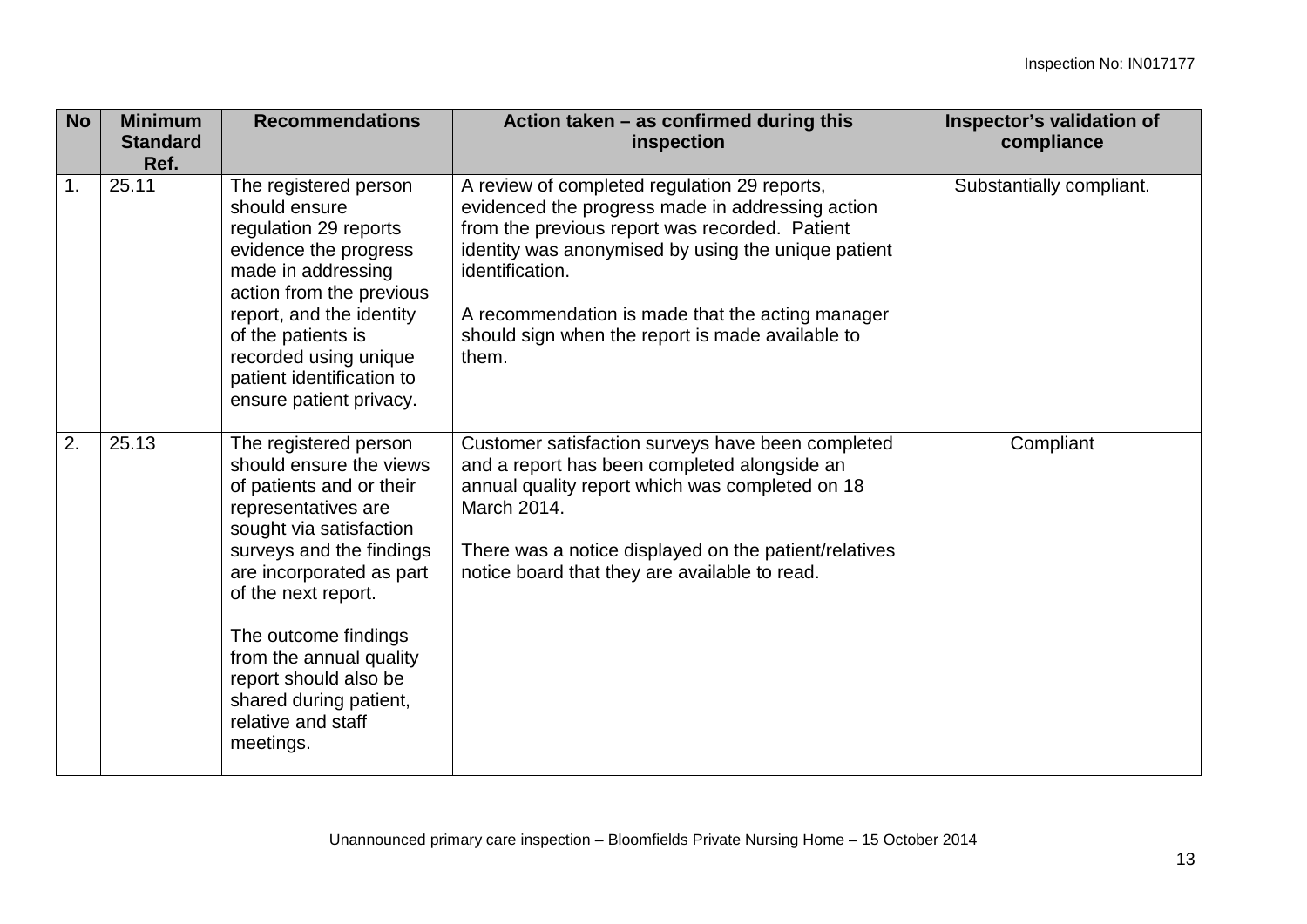| 3. | 16.3<br>16.9 | The registered person<br>should ensure that four<br>house- keeping staff<br>should receive safe<br>guarding training<br>commensurate with their<br>role and responsibility in<br>the home. | A review of safe guarding training evidenced that<br>house-keeping staff were included in mandatory<br>training. The inspector spoke with the house-<br>keeping staff on duty and they were able to<br>demonstrate knowledge of the action to take should<br>they observe potential abuse.              | Compliant               |
|----|--------------|--------------------------------------------------------------------------------------------------------------------------------------------------------------------------------------------|---------------------------------------------------------------------------------------------------------------------------------------------------------------------------------------------------------------------------------------------------------------------------------------------------------|-------------------------|
| 4. | 10.7         | The registered person<br>should ensure that any<br>revision to, or the<br>introduction of new,<br>policies and procedures<br>are ratified by the<br>responsible individual.                | A review of a sample of policies and procedures<br>evidenced that policies and procedures were ratified<br>by the responsible individual.                                                                                                                                                               | Compliant               |
|    |              | In addition the use the<br>use of sensor alarm mats<br>should be included the<br>home's restraint policy.                                                                                  | A review of the revised restraint policy evidenced<br>that the use of sensor alarm mats was included.                                                                                                                                                                                                   |                         |
| 5. | 5.2          | The registered person<br>should ensure all nursing<br>records are consistently<br>completed in accordance<br>with guidance provided<br>by the nursing regulatory<br>body. (NMC)            | A review of nursing records evidenced that records<br>were generally being maintained in keeping with the<br>NMC guidance. However improvements are<br>required to be made in relation to one patient's care<br>records, in relation to wound care management. A<br>requirement is made in this regard. | Substantially compliant |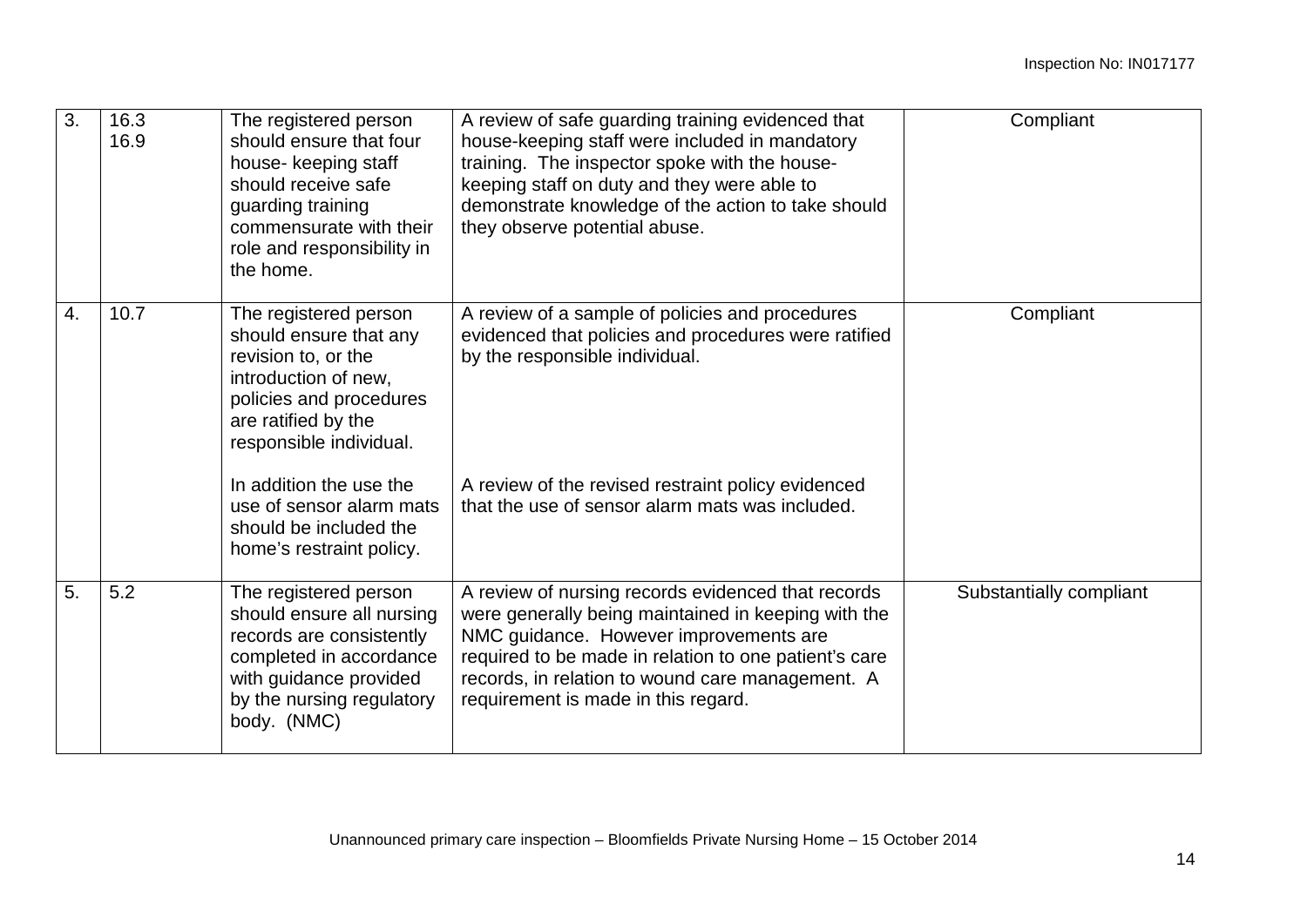| 6. | 5.4<br>5.6 | The registered person<br>should ensure that<br>patient daily notes are<br>developed to ensure they<br>are effective in recording<br>a contemporaneous note<br>of all nursing provided to<br>the patient, including a<br>record of their condition. | A review of four patient care record evidenced that<br>patient daily notes were being recorded in relation to<br>the daily care patients were receiving.<br>However one care record is required to be reviewed<br>in relation to a wound of one patient identified.<br>There was no evidence in the care record that the<br>wound had been redressed by care staff from 7<br>October 2014 to 1510/14. There was no up to date<br>description of the current condition of the wound.<br>The care plan did not state how often the wound<br>was to be redressed. A requirement is made in this<br>regard. | Substantially compliant |
|----|------------|----------------------------------------------------------------------------------------------------------------------------------------------------------------------------------------------------------------------------------------------------|---------------------------------------------------------------------------------------------------------------------------------------------------------------------------------------------------------------------------------------------------------------------------------------------------------------------------------------------------------------------------------------------------------------------------------------------------------------------------------------------------------------------------------------------------------------------------------------------------------|-------------------------|
| 7. | 5.7        | The registered person<br>should ensure that an<br>effective system to audit<br>care records including an<br>action plan to act on the<br>audit findings is<br>effectively implemented.                                                             | The acting manager has commenced an auditing<br>process, this includes an effective system to audit<br>care records including an action plan to act on the<br>audit findings.                                                                                                                                                                                                                                                                                                                                                                                                                           | Compliant               |
| 8. | 12.1       | The registered person<br>should ensure that<br>effective systems are in<br>place to ensure patients<br>are offered hand hygiene<br>prior to the serving of<br>meals.                                                                               | Throughout the inspection the inspector observed<br>patients being offered hand hygiene. This included<br>prior to the serving of meals.                                                                                                                                                                                                                                                                                                                                                                                                                                                                | Compliant               |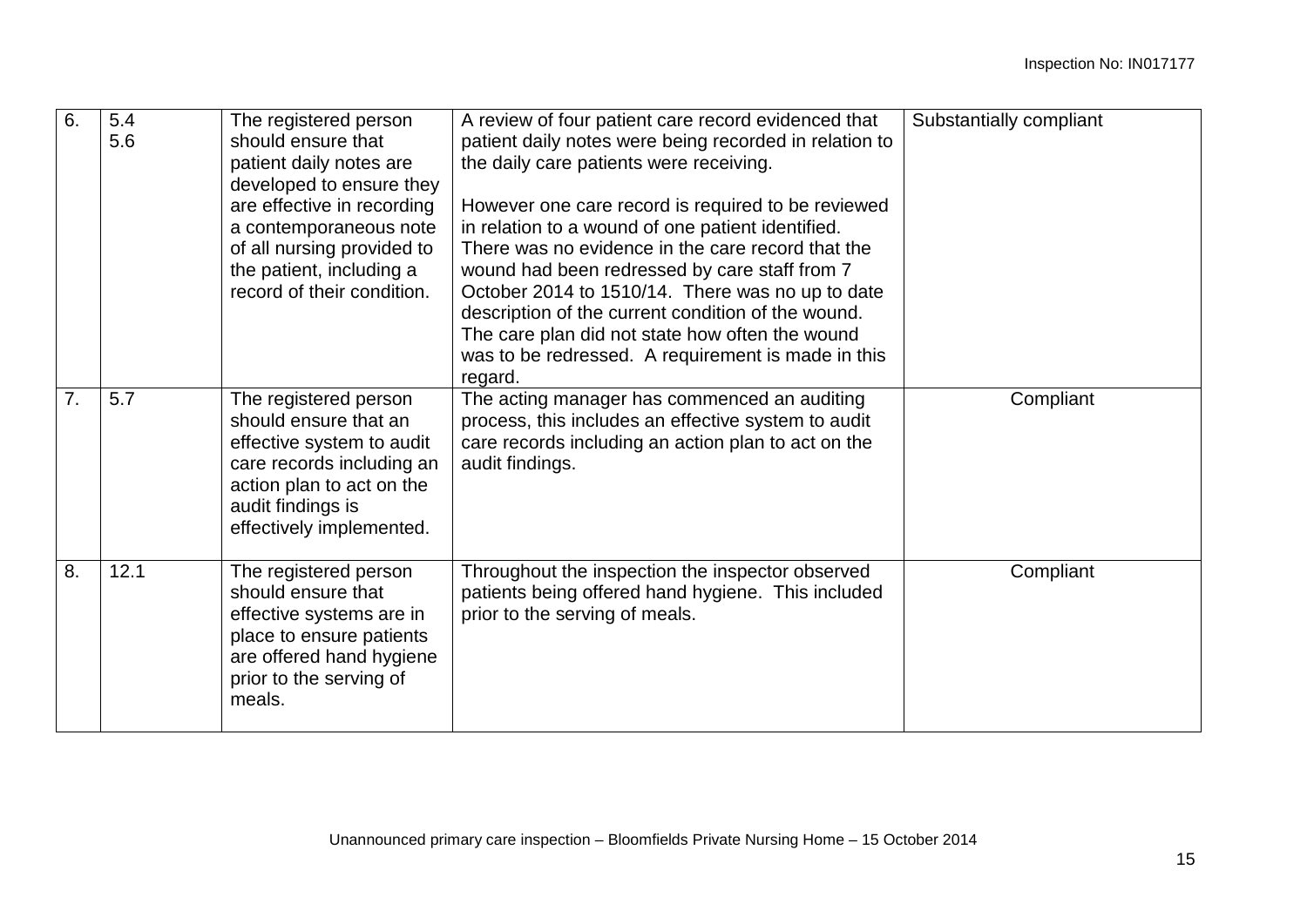#### **9.1 Follow up on any issues/concerns raised with RQIA since the previous inspection such as complaints or safeguarding investigations.**

It is not the remit of RQIA to investigate complaints made by or on behalf of individuals, as this is the responsibility of the providers and commissioners of care. However, if RQIA is notified of a breach of regulations or associated standards, it will review the matter and take whatever appropriate action is required; this may include an inspection of the home.

There have been notifications to RQIA regarding incidents since the previous inspection. The incidents were being managed in accordance with best practice guidelines and The Nursing Home Regulations (Northern Ireland) 2005.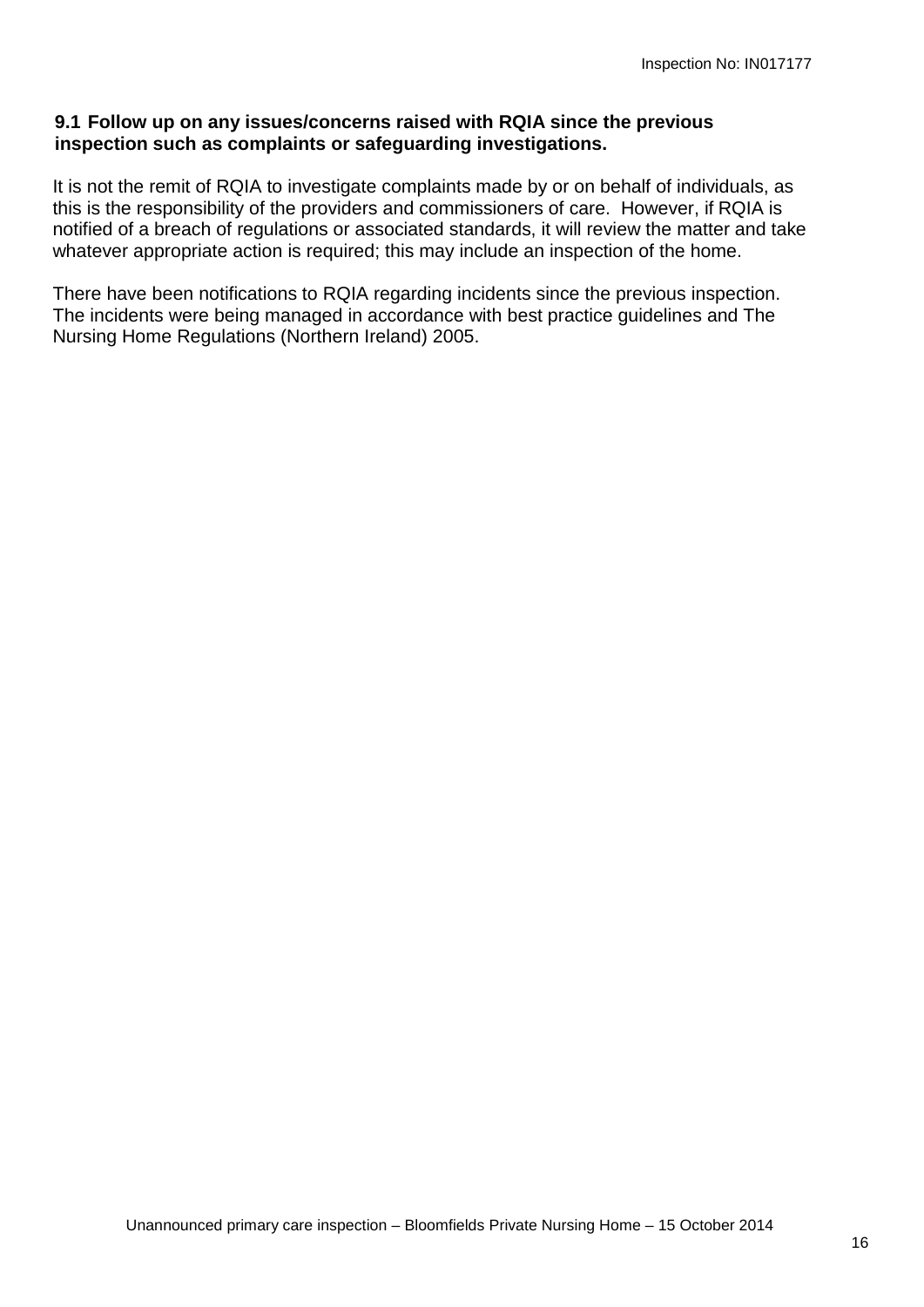## **10.0 Additional areas examined**

#### **10.1 Records required to be held in the nursing home**

Prior to the inspection a check list of records required to be held in the home under Regulation 19(2) Schedule 4 of The Nursing Homes Regulations (Northern Ireland) 2005 was forwarded to the home for completion. The evidence provided in the returned questionnaire confirmed that the required records were maintained in the home and were available for inspection.

### **10.2 Patients/residents under guardianship**

There were no patients currently under guardianship resident at the time of inspection in the home.

#### **10.3 Human Rights Act 1998 and European Convention on Human Rights (ECHR) DHSSPS and Deprivation of Liberty Safeguards (DOLS)**

The inspector discussed the Human Rights Act and Human Rights Legislation with the acting manager and two of the registered nurses. All three were knowledgeable regarding Human Rights Act 1998.

### **10.4 Quality of interaction schedule (QUIS)**

The inspector undertook a period of observation in the home which lasted for approximately 10 minutes.

The inspector observed the interactions between patient and staff during the serving of lunch in both dining rooms.

The observation tool used to record this observation uses a simple coding system to record interactions between staff, patients and visitors to the area being observed.

| Positive interactions          | 10 |
|--------------------------------|----|
| <b>Basic care interactions</b> |    |
| <b>Neutral interactions</b>    |    |
| Negative interactions          |    |

The inspector evidenced that the quality of interactions between staff and patients/residents was positive.

A description of the coding categories of the Quality of Interaction Tool is appended to the report.

## **10.5 Complaints**

Prior to the inspection a complaints questionnaire was forwarded by the Regulation and Quality Improvement Authority (RQIA) to the home for completion. The evidence provided in the returned questionnaire indicated that complaints were being pro-actively managed.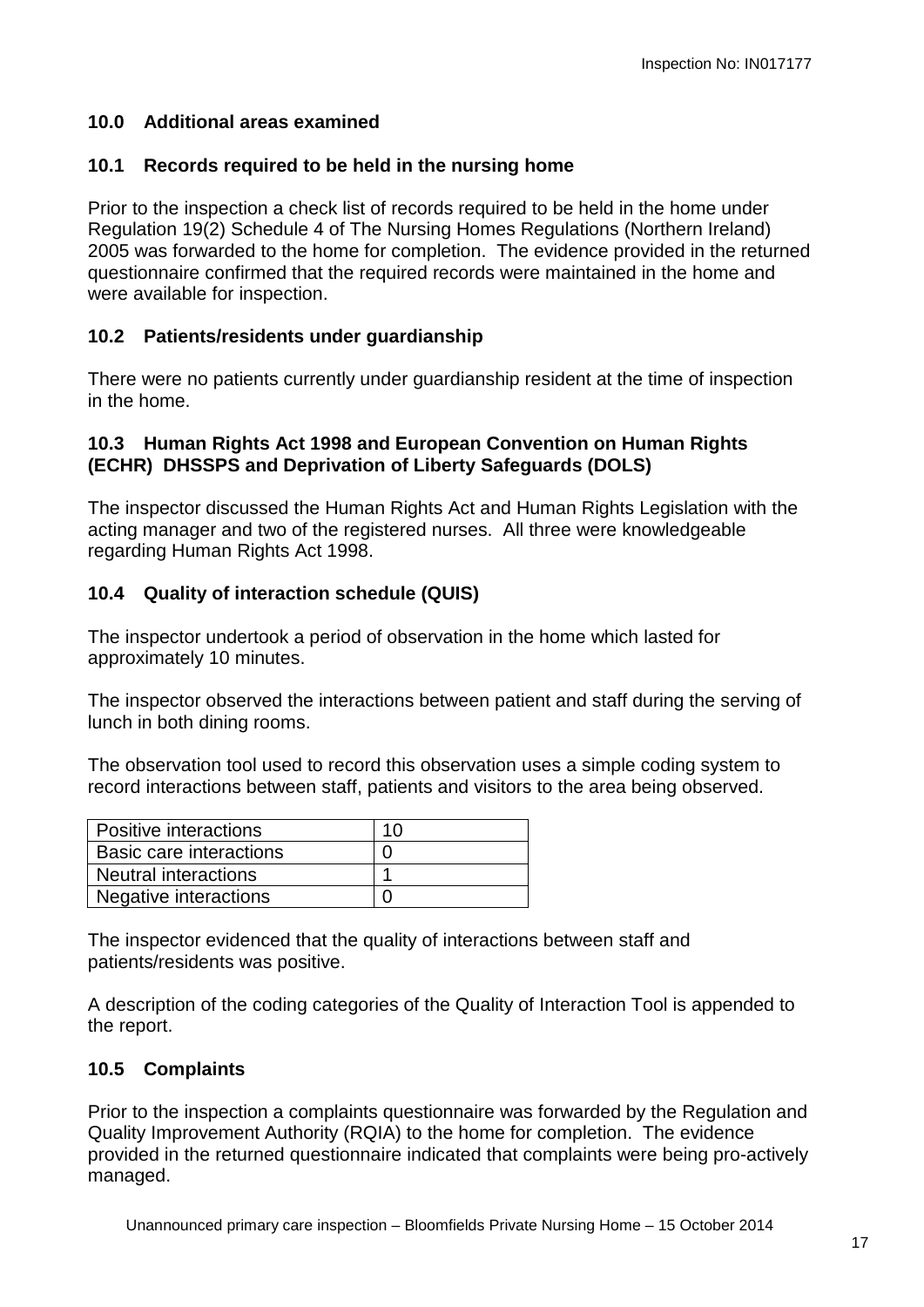The inspector reviewed the complaints records. This review evidenced that complaints were investigated in a timely manner and the complainant's satisfaction with the outcome of the investigation was sought.

The acting manager informed the inspector that lessons learnt from investigations were acted upon.

#### **10.6 Patient finance questionnaire**

Prior to the inspection a patient financial questionnaire was forwarded by RQIA to the home for completion. The evidence provided in the returned questionnaire indicated that patients' monies were being managed in accordance with legislation and best practice guidance.

#### **10.7 NMC declaration**

Prior to the inspection the registered manager was asked to complete a proforma to confirm that all nurses employed were registered with the Nursing and Midwifery Council of the United Kingdom (NMC).

The evidence provided in the returned proforma indicated that all nurses, including the registered manager, were appropriately registered with the NMC. This was also evidenced by the inspector on the day of inspection.

#### **10.8 Questionnaire findings**

#### **10.8.1 Staffing/staff comments**

Discussion with the acting manager and a number of staff and review of a sample of staff duty rosters evidenced that the registered nursing and care staffing levels were found to be in line with the RQIA's recommended minimum staffing guidelines for the number of patients currently in the home. The care and ancillary staffing levels were found to be satisfactory.

Staff were provided with a variety of relevant training including mandatory training since the previous inspection.

During the inspection the inspector spoke with ten staff. The inspector was able to speak to a number of these staff individually and in private. On the day of inspection, four staff completed questionnaires. The following are examples of staff comments during the inspection and in questionnaires;

*"I enjoy working in the home as all members of staff work as a team and it is a friendly home to work in"*

*"I have always believed that the care delivered in the home is of a high standard. The home has a good level of staff who work to the best of their ability" "Care in the home is of a high standard, I am very happy here" "Everything is good" "We all work as a team"*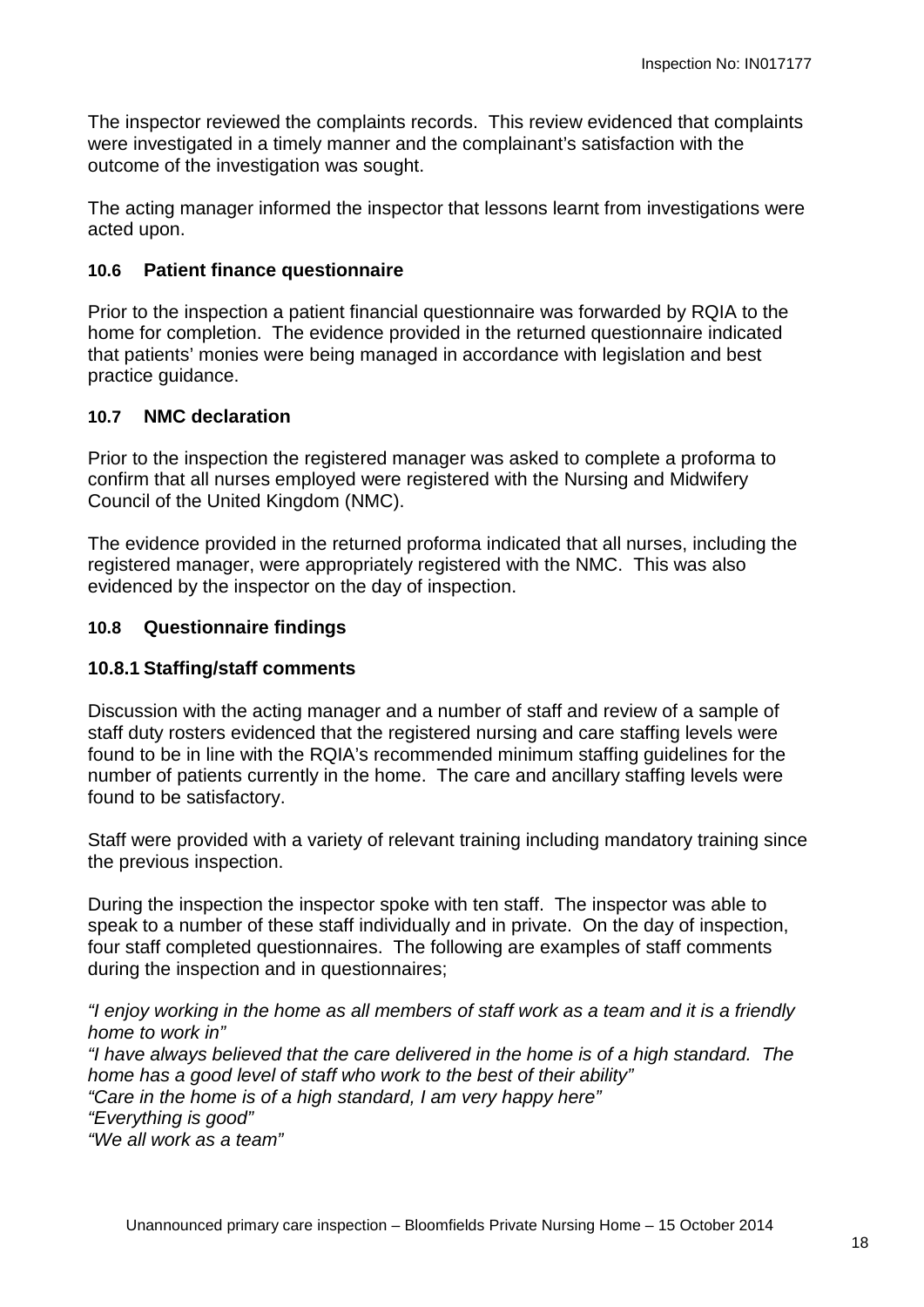#### **10.8.2 Patients' comments**

During the inspection the inspectors spoke with 18 patients individually and with a number in groups. Those patients who could communicate with the inspector expressed satisfaction with the care they were receiving. There were no negative comments verbalised.

The following are examples of patients' comments made to the inspector;

*"I happy" "The food is good" "I've no complaints"*

#### **10.8.3 Patient representative/relatives' comments**

There were no patients' relatives or representatives available to speak with on the day of inspection.

#### **10.9 Review of care records**

The inspector examined four patient care records as part of the inspection process to validate the provider's self-assessment. Three care records were evidenced to be maintained to an acceptable standard.

Wound care records were examined for one patient. The inspector assessed the record as requiring to be updated to accurately reflect the current state of one identified wound. The record required to be updated to evidence that the wound was being managed in keeping with best practice and records were reflective of the care delivery. The acting manager agreed to address this issue without delay. A requirement is made in this regard.

#### **10.10 Environment**

The home was well presented, and the environment was welcoming clean and free from malodours. The following areas were discussed with the acting manager and are required to be addressed;

- A variation in the change of use of a bathroom to a store room should be forwarded to RQIA without delay. Any change of use of rooms should be forwarded to RQIA prior to the changes being completed.
- Due to their being continuous faults with the washing machine in the laundry a contingency plan should be put in place for all staff to follow should the washing machine cease to work. A copy of the plan should be forwarded to RQIA.
- Replace the carpet in the identified bedroom.
- Items should not be stored under the identified stairwell in the interests of fire Safety.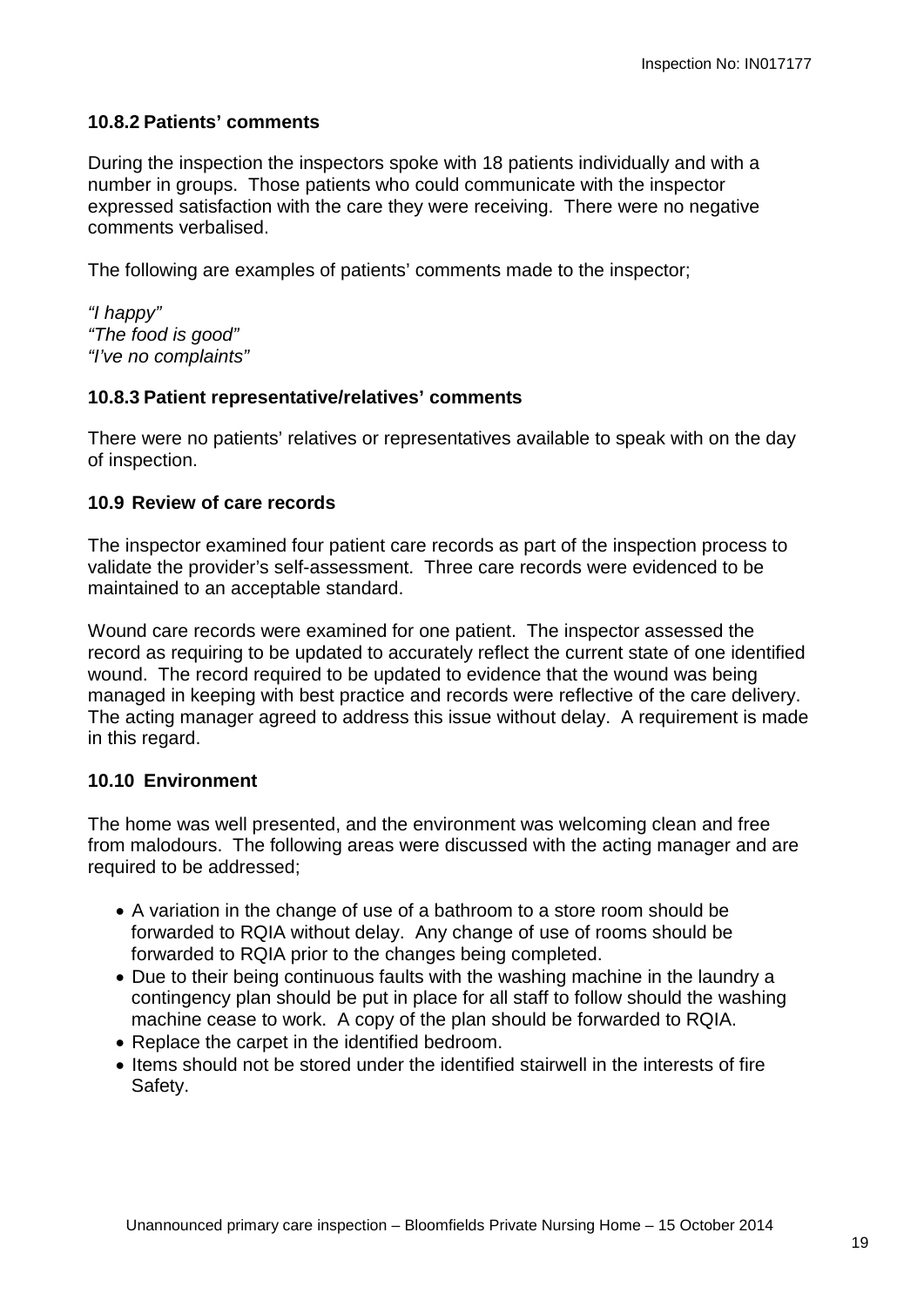#### **10.11 Management and control of infection**

There have been a number of infection control audits carried out and they are usually completed monthly. However on the day of inspection a number of infection control issues were identified. The acting manager agreed to address the following issues;

- Soiled and infected linen should be stored in separate coloured bags.
- All prescribed creams and lotions should be clearly labelled with the name of the patient for whom they are prescribed.
- Ensure toothbrushes are appropriately cleaned and stored after use.
- Where toothmugs/denture pots are used in double bedrooms they should be clearly labelled with the patients' identity.
- Pressure relieving equipment should not be used as crash/fallout mats.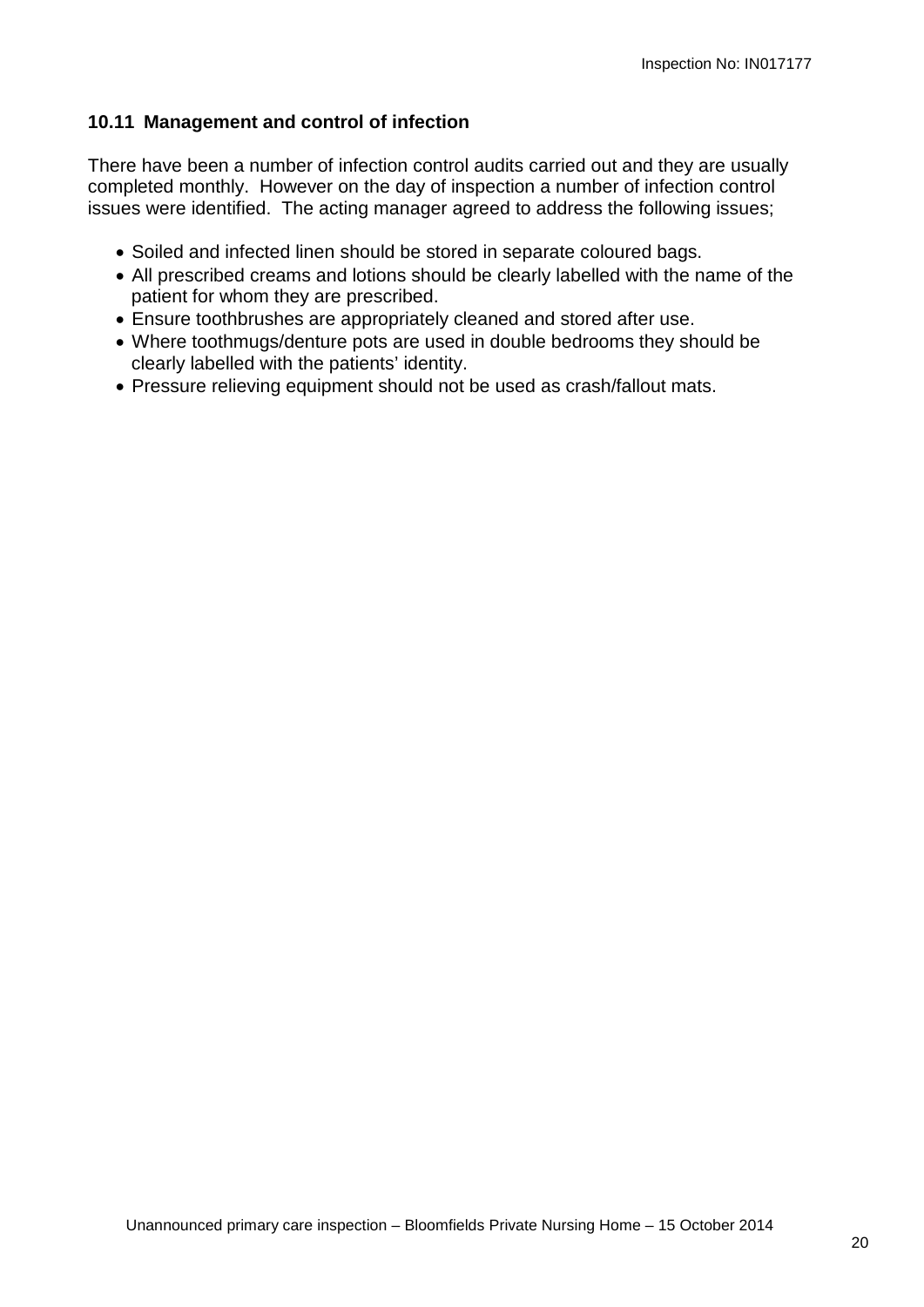#### **11.0 Quality Improvement Plan**

The details of the quality improvement plan appended to this report were discussed with Emma Murphy, acting manager as part of the inspection process.

The timescales for completion commence from the date of inspection.

The registered provider / manager is required to record comments on the quality improvement plan.

Matters to be addressed as a result of this inspection are set in the context of the current registration of your premises. The registration is not transferable so that in the event of any future application to alter, extend or to sell the premises the RQIA would apply standards current at the time of that application.

Enquiries relating to this report should be addressed to:

**Donna Rogan The Regulation and Quality Improvement Authority 9th Floor, Riverside Tower 5 Lanyon Place Belfast BT1 3BT**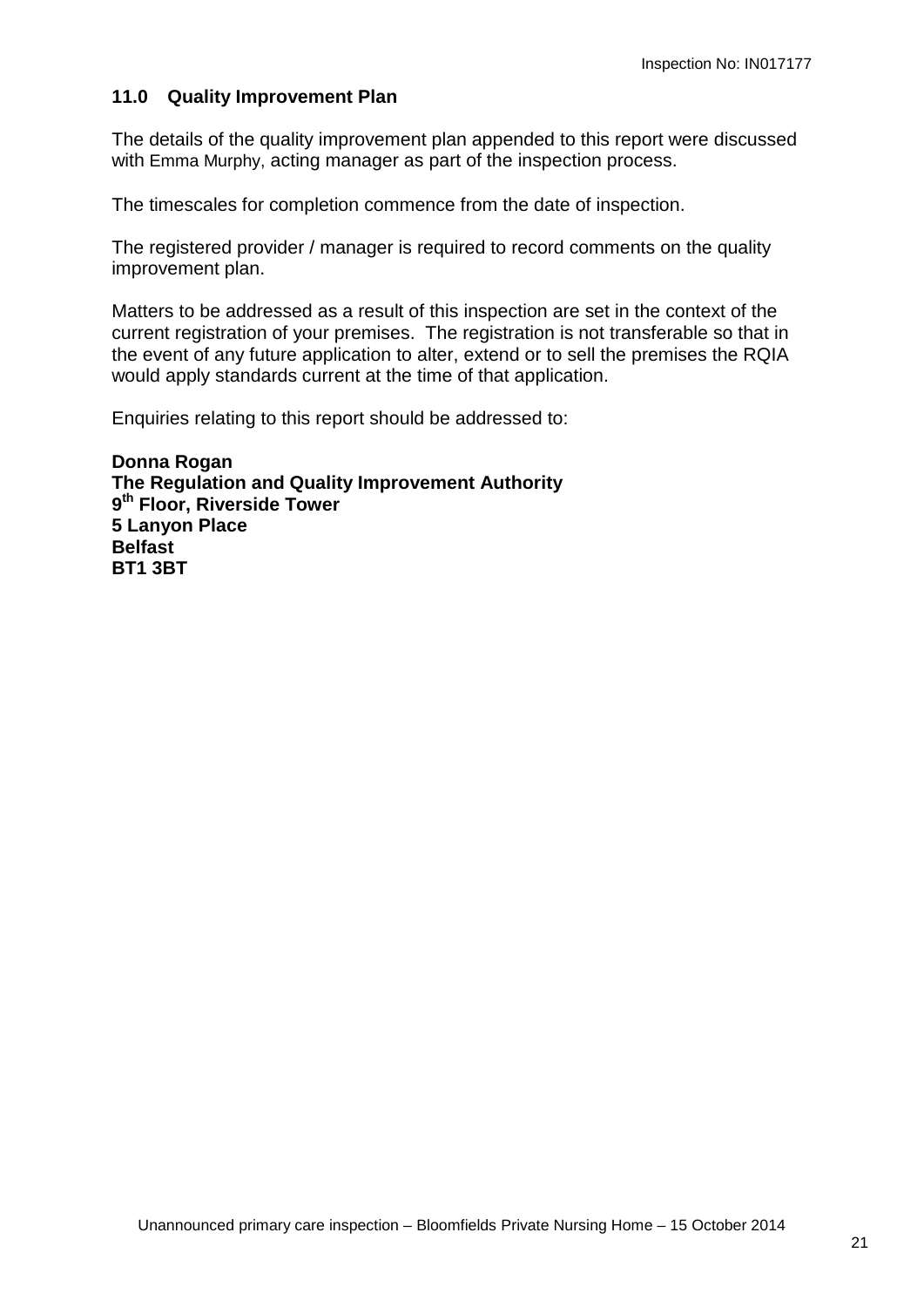**Appendix 1**

|  | <b>Section A</b> |  |
|--|------------------|--|
|--|------------------|--|

**Standard 5: Patients receive safe, effective nursing care based on a holistic assessment of their care needs that commences prior to admission to the home and continues following admission. Nursing care is planned and agreed with the patient, is accurately recorded and outcomes of care are regularly reviewed.** 

**Criterion 5.1**

• **At the time of each patient's admission to the home, a nurse carries out and records an initial assessment, using a validated assessment tool, and draws up an agreed plan of care to meet the patient's immediate care needs. Information received from the care management team informs this assessment.**

**Criterion 5.2**

• **A comprehensive, holistic assessment of the patient's care needs using validated assessment tools is completed within 11 days of admission.**

**Criterion 8.1**

• **Nutritional screening is carried out with patients on admission, using a validated tool such as the 'Malnutrition Universal Screening Tool (MUST)' or equivalent.**

**Criterion 11.1**

• **A pressure ulcer risk assessment that includes nutritional, pain and continence assessments combined with clinical judgement is carried out on all patients prior to admission to the home where possible and on admission to the home.** 

**Nursing Home Regulations (Northern Ireland) 2005 : Regulations12(1)and (4);13(1); 15(1) and 19 (1) (a) schedule 3**

| Provider's assessment of the nursing home's compliance level against the criteria assessed within this                                                                                                                                                                                                                                                                                                                                                                                                                          | <b>Section compliance</b> |
|---------------------------------------------------------------------------------------------------------------------------------------------------------------------------------------------------------------------------------------------------------------------------------------------------------------------------------------------------------------------------------------------------------------------------------------------------------------------------------------------------------------------------------|---------------------------|
| section                                                                                                                                                                                                                                                                                                                                                                                                                                                                                                                         | level                     |
| Prior to admission a pre-assessment is carried out by the Home Manager, this along with the information received from<br>family and care management team. On admission the admitting nurse will have already received pre-admission<br>findings and have individual care file ready. The nurse admitting carries out a visual check assessment in the following<br>areas: Nutrition (MUST), Pain (Abbey Pain Scale), Pressure (Braden), Mobility/Falls (therapy risk assessment), Moving<br>& Handling and bedrail assessments. | Compliant                 |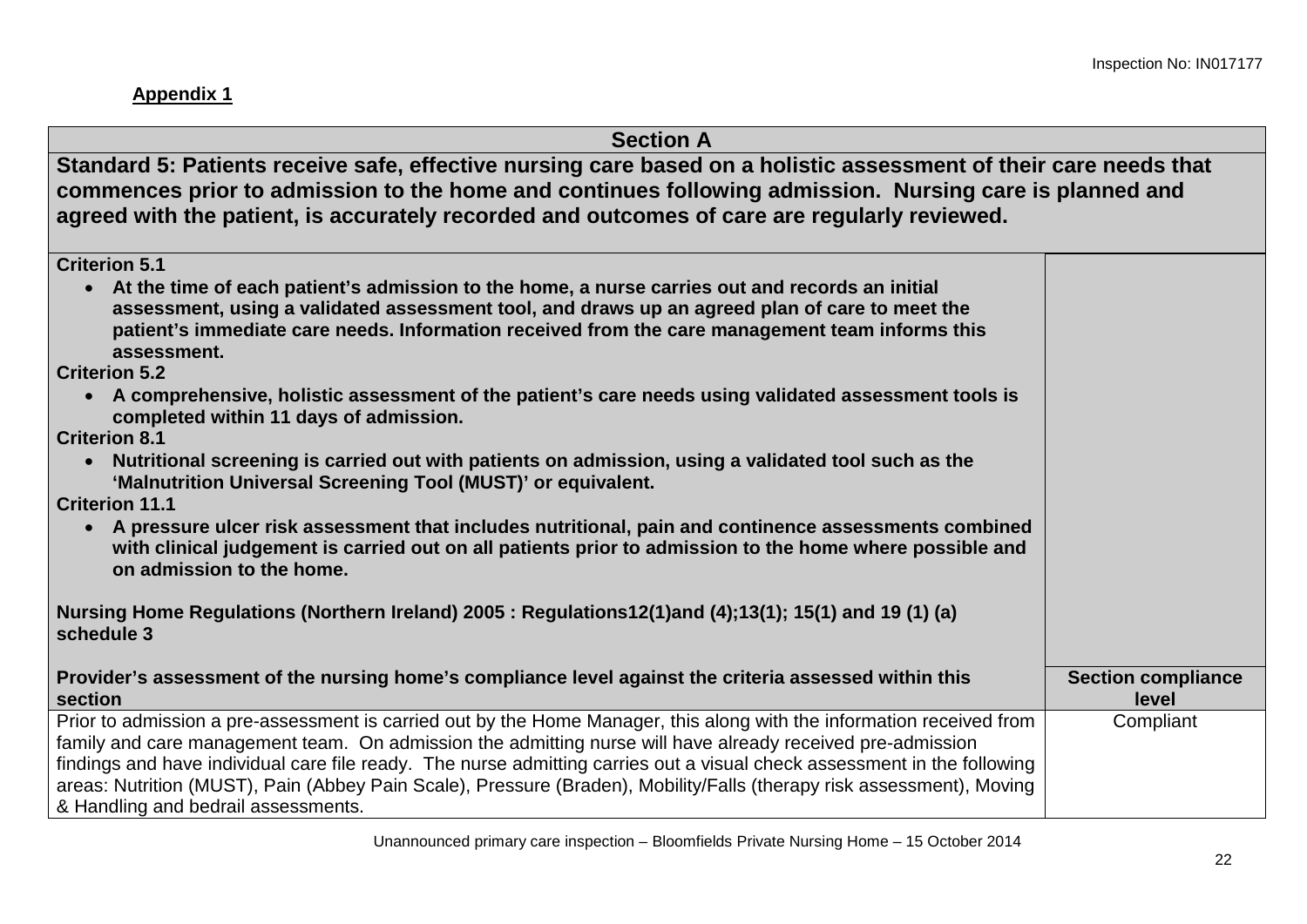| A full body map is completed, if wounds are identified a full wound assessment is carried out. At risk residents will have |  |
|----------------------------------------------------------------------------------------------------------------------------|--|
| individualised care plans and will be referred to appropriate members of the multi-disciplinary team for further           |  |
| treatment / advice.                                                                                                        |  |
|                                                                                                                            |  |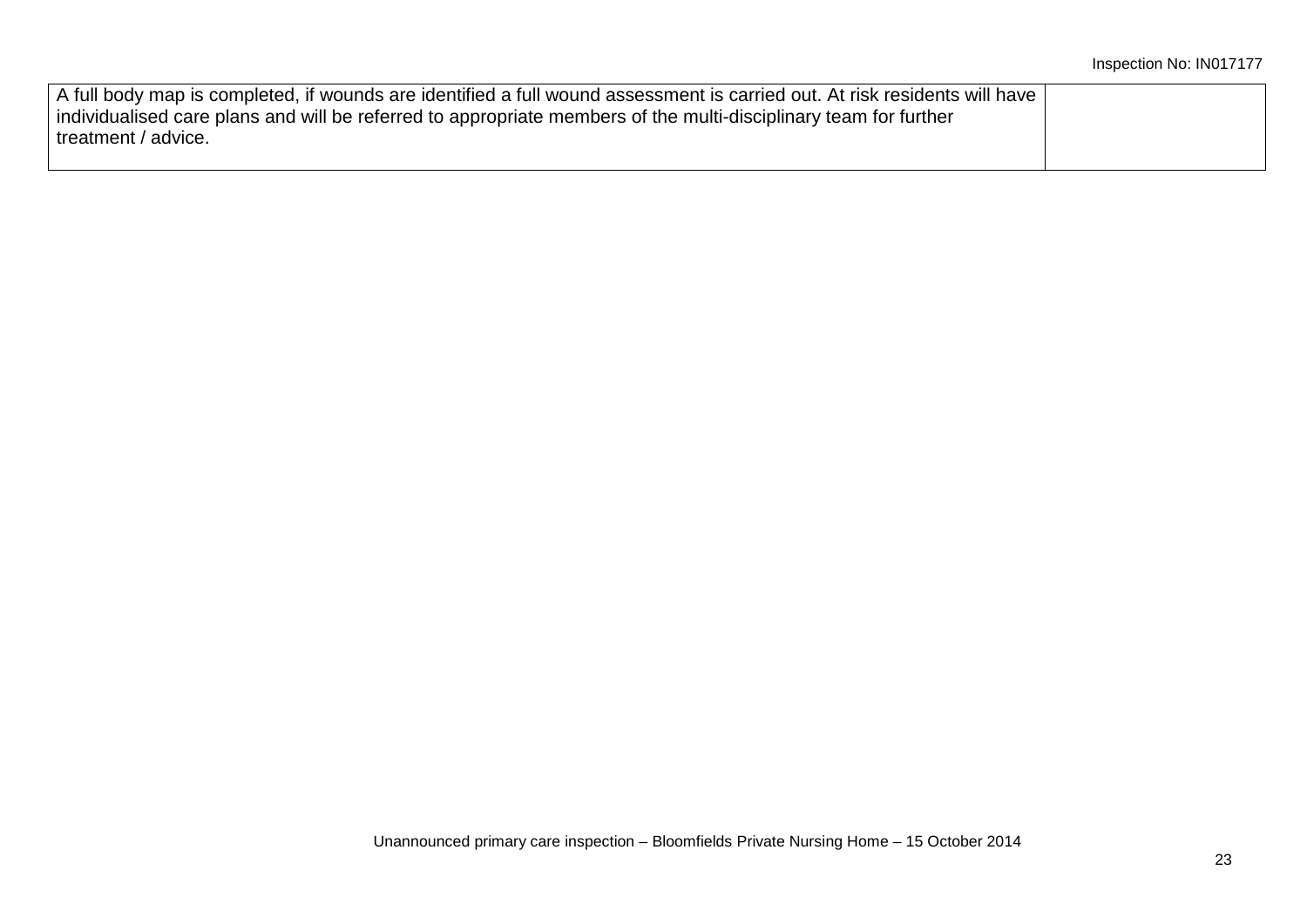| <b>Section B</b>                                                                                                                                                                                                                                                                                                                                                                                          |                                    |
|-----------------------------------------------------------------------------------------------------------------------------------------------------------------------------------------------------------------------------------------------------------------------------------------------------------------------------------------------------------------------------------------------------------|------------------------------------|
| Standard 5: Patients receive safe, effective nursing care based on a holistic assessment of their care needs that<br>commences prior to admission to the home and continues following admission. Nursing care is planned and<br>agreed with the patient, is accurately recorded and outcomes of care are regularly reviewed.                                                                              |                                    |
| <b>Criterion 5.3</b>                                                                                                                                                                                                                                                                                                                                                                                      |                                    |
| A named nurse has responsibility for discussing, planning and agreeing nursing interventions to meet<br>identified assessed needs with individual patients' and their representatives. The nursing care plan<br>clearly demonstrates the promotion of maximum independence and rehabilitation and, where<br>appropriate, takes into account advice and recommendations from relevant health professional. |                                    |
| <b>Criterion 11.2</b>                                                                                                                                                                                                                                                                                                                                                                                     |                                    |
| • There are referral arrangements to obtain advice and support from relevant health professionals who<br>have the required expertise in tissue viability.                                                                                                                                                                                                                                                 |                                    |
| <b>Criterion 11.3</b>                                                                                                                                                                                                                                                                                                                                                                                     |                                    |
| • Where a patient is assessed as 'at risk' of developing pressure ulcers, a documented pressure ulcer<br>prevention and treatment programme that meets the individual's needs and comfort is drawn up and<br>agreed with relevant healthcare professionals.                                                                                                                                               |                                    |
| <b>Criterion 11.8</b>                                                                                                                                                                                                                                                                                                                                                                                     |                                    |
| There are referral arrangements to relevant health professionals who have the required knowledge and<br>$\bullet$<br>expertise to diagnose, treat and care for patients who have lower limb or foot ulceration.                                                                                                                                                                                           |                                    |
| <b>Criterion 8.3</b>                                                                                                                                                                                                                                                                                                                                                                                      |                                    |
| • There are referral arrangements for the dietician to assess individual patient's nutritional requirements<br>and draw up a nutritional treatment plan. The nutritional treatment plan is developed taking account of<br>recommendations from relevant health professionals, and these plans are adhered to.                                                                                             |                                    |
| Nursing Home Regulations (Northern Ireland) 2005: Regulations13 (1);14(1); 15 and 16                                                                                                                                                                                                                                                                                                                      |                                    |
| Provider's assessment of the nursing home's compliance level against the criteria assessed within this<br>section                                                                                                                                                                                                                                                                                         | <b>Section compliance</b><br>level |
| There is a policy on named nurse concept which outlines responsibilities of named nurse. A plan of care is agreed<br>with the resident / representative in discussion with and taking into account advice and directions for other<br>professionals e.g. Tissue Viability, GP and Dieticians. All referrals are dated and followed up to reduce delays.                                                   | Compliant                          |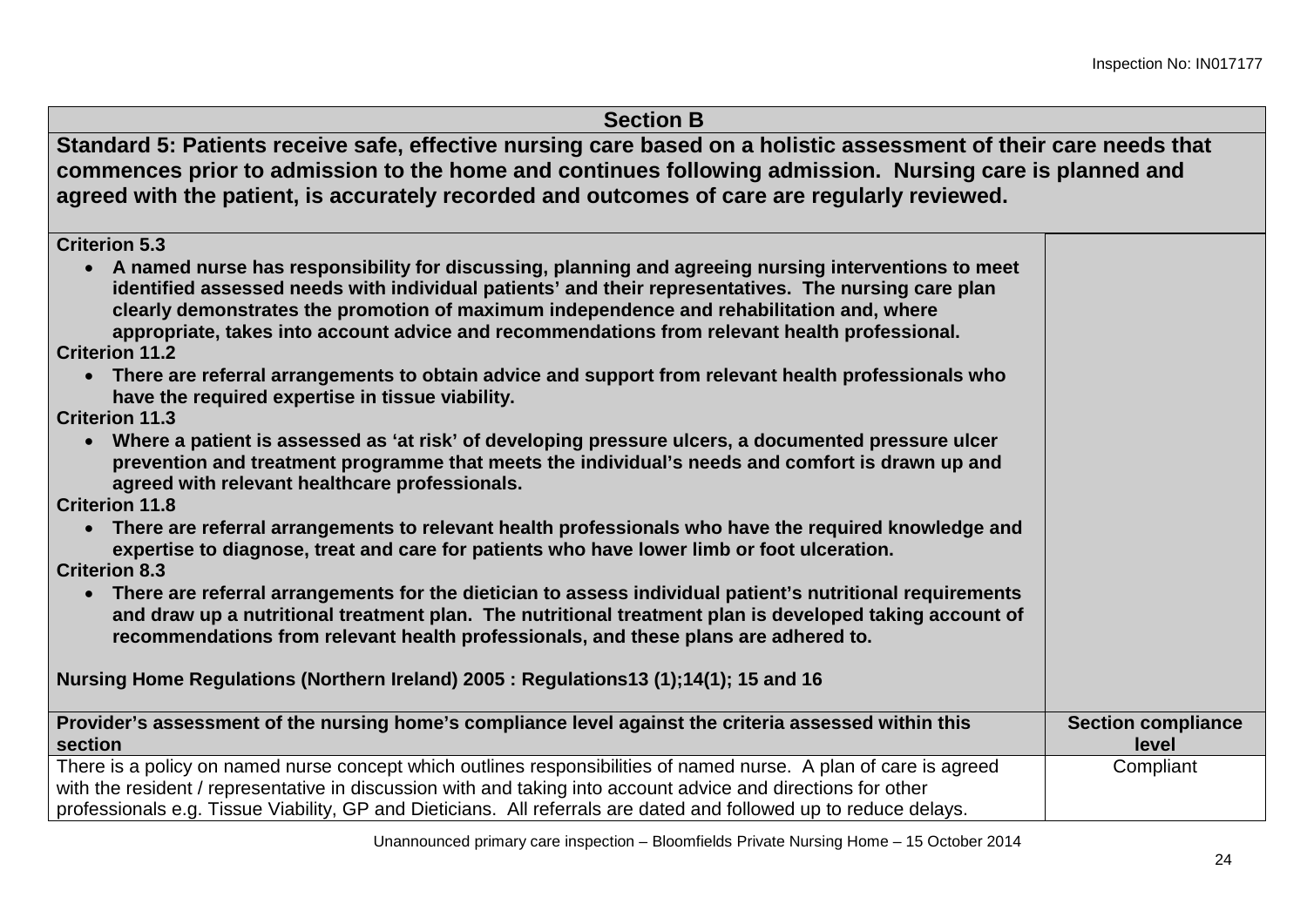| <b>Section C</b>                                                                                                                                                                                                                                                                                                             |                                    |
|------------------------------------------------------------------------------------------------------------------------------------------------------------------------------------------------------------------------------------------------------------------------------------------------------------------------------|------------------------------------|
| Standard 5: Patients receive safe, effective nursing care based on a holistic assessment of their care needs that<br>commences prior to admission to the home and continues following admission. Nursing care is planned and<br>agreed with the patient, is accurately recorded and outcomes of care are regularly reviewed. |                                    |
| <b>Criterion 5.4</b>                                                                                                                                                                                                                                                                                                         |                                    |
| Re-assessment is an on-going process that is carried out daily and at identified, agreed time intervals<br>$\bullet$<br>as recorded in nursing care plans.                                                                                                                                                                   |                                    |
| Nursing Home Regulations (Northern Ireland) 2005 : Regulations 13 (1) and 16                                                                                                                                                                                                                                                 |                                    |
| Provider's assessment of the nursing home's compliance level against the criteria assessed within this<br>section                                                                                                                                                                                                            | <b>Section compliance</b><br>level |
| All residents are re-assessed as needed, especially regarding wound care following other professionals advice. Daily<br>notes aare recorded twice. All residents have monthly assessment reviews or earlier as stated in care plan.                                                                                          | Compliant                          |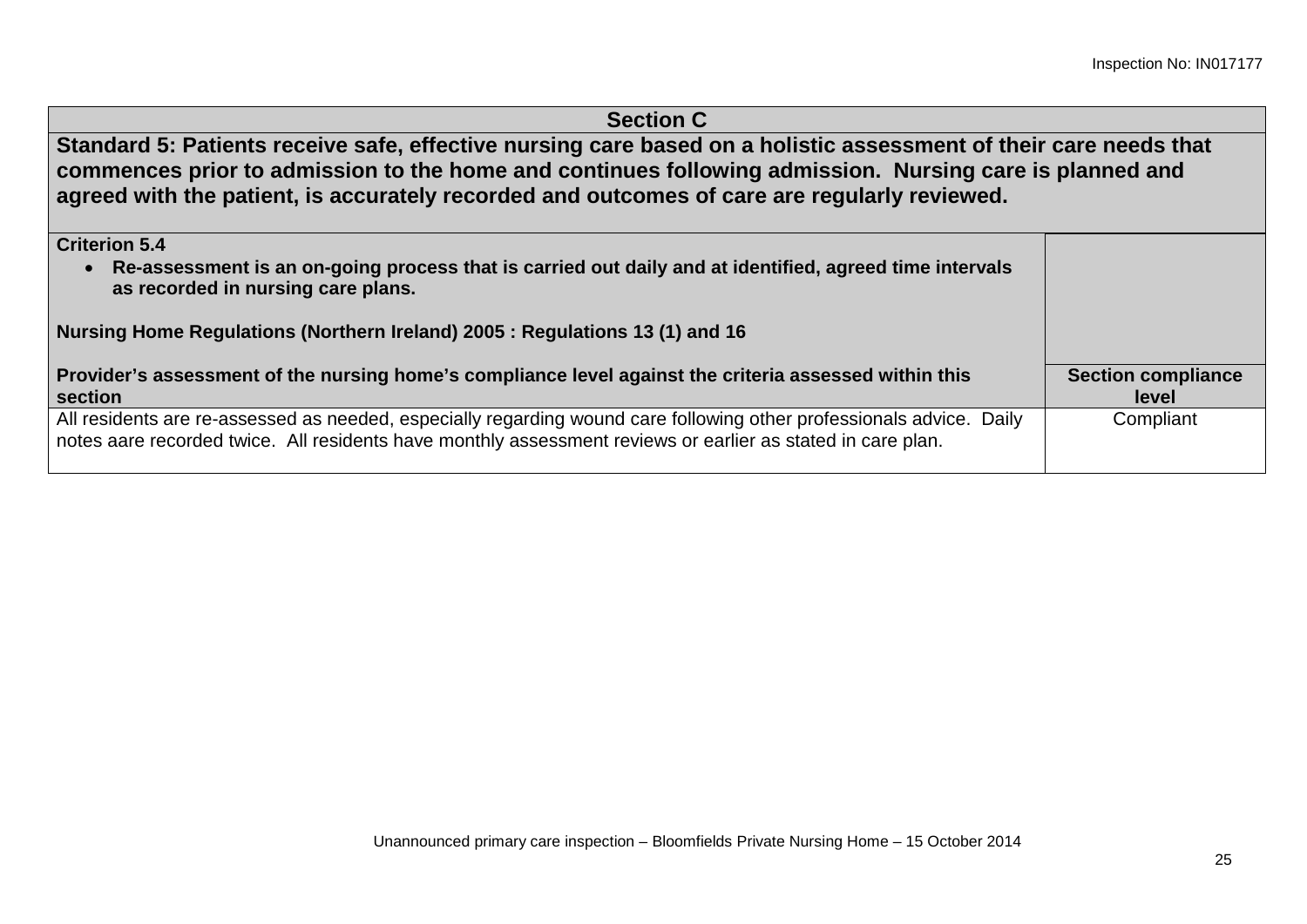| <b>Section D</b>                                                                                                                                                                                                                                                                                                             |                                    |
|------------------------------------------------------------------------------------------------------------------------------------------------------------------------------------------------------------------------------------------------------------------------------------------------------------------------------|------------------------------------|
| Standard 5: Patients receive safe, effective nursing care based on a holistic assessment of their care needs that<br>commences prior to admission to the home and continues following admission. Nursing care is planned and<br>agreed with the patient, is accurately recorded and outcomes of care are regularly reviewed. |                                    |
| <b>Criterion 5.5</b>                                                                                                                                                                                                                                                                                                         |                                    |
| • All nursing interventions, activities and procedures are supported by research evidence and guidelines<br>as defined by professional bodies and national standard setting organisations.                                                                                                                                   |                                    |
| <b>Criterion 11.4</b>                                                                                                                                                                                                                                                                                                        |                                    |
| • A validated pressure ulcer grading tool is used to screen patients who have skin damage and an<br>appropriate treatment plan implemented.                                                                                                                                                                                  |                                    |
| <b>Criterion 8.4</b>                                                                                                                                                                                                                                                                                                         |                                    |
|                                                                                                                                                                                                                                                                                                                              |                                    |
| There are up to date nutritional guidelines that are in use by staff on a daily basis.<br>$\bullet$                                                                                                                                                                                                                          |                                    |
| Nursing Home Regulations (Northern Ireland) 2005 : Regulation 12 (1) and 13(1)                                                                                                                                                                                                                                               |                                    |
| Provider's assessment of the nursing home's compliance level against the criteria assessed within this<br>section                                                                                                                                                                                                            | <b>Section compliance</b><br>level |
| All care delivered is supported by research based evidence, with regular updates on changes sent by Belfast H&SCT<br>and Public Health.                                                                                                                                                                                      | Compliant                          |
| Bloomfields operates Braden Score to assess pressure ulcer risk.                                                                                                                                                                                                                                                             |                                    |
| Repositioning and wound care / observation sheets are completed for those affected.                                                                                                                                                                                                                                          |                                    |
| Treatment plan is drawn up in conjunction with TVN and relevant professional bodies. Residents at risk are on air flow<br>mattresses. NICE Guidelines on file for prevention of pressure ulcers.                                                                                                                             |                                    |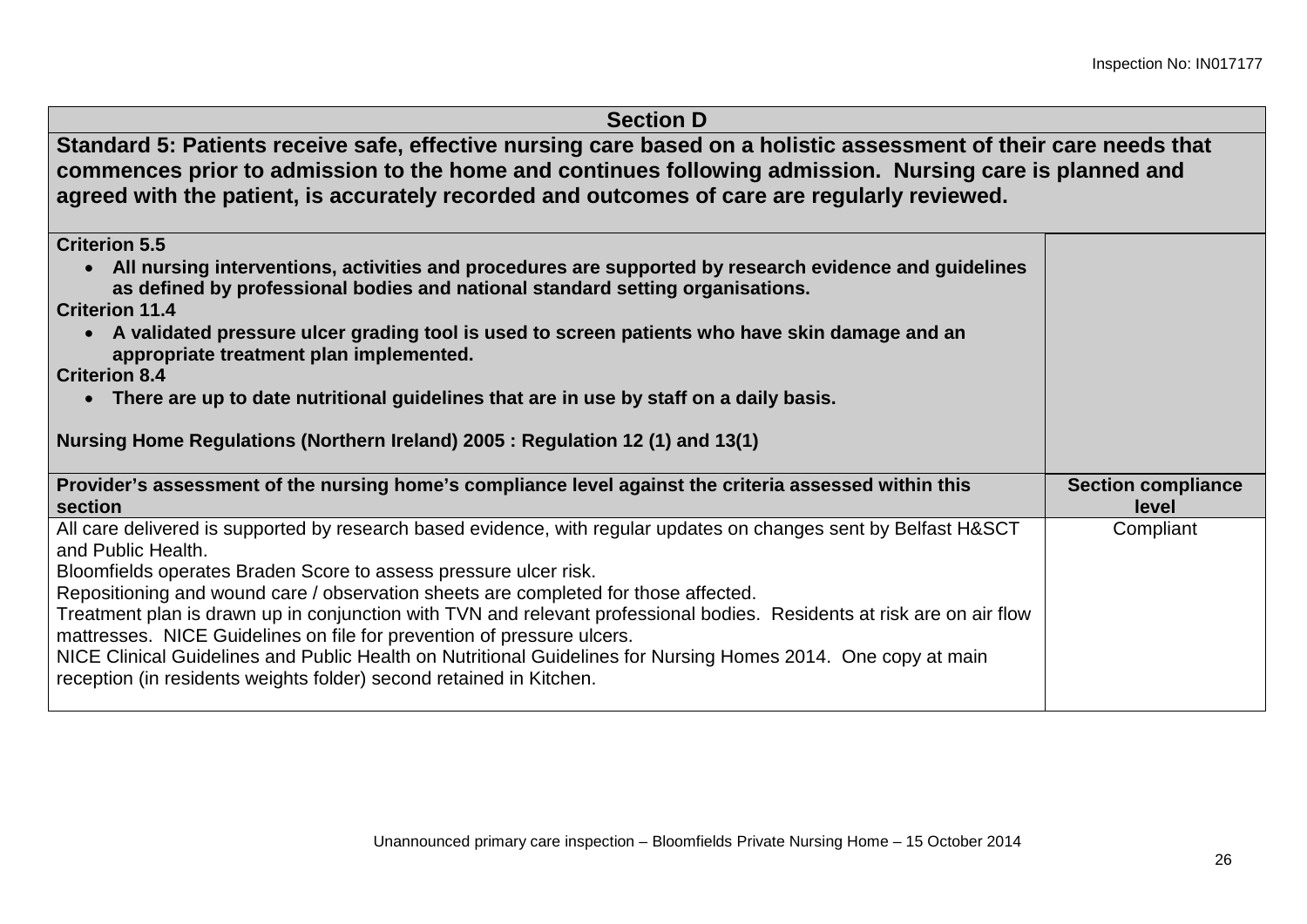## **Section E Standard 5: Patients receive safe, effective nursing care based on a holistic assessment of their care needs that commences prior to admission to the home and continues following admission. Nursing care is planned and agreed with the patient, is accurately recorded and outcomes of care are regularly reviewed. Criterion 5.6** • **Contemporaneous nursing records, in accordance with NMC guidelines, are kept of all nursing interventions, activities and procedures that are carried out in relation to each patient. These records include outcomes for patients. Criterion 12.11** • **A record is kept of the meals provided in sufficient detail to enable any person inspecting it to judge whether the diet for each patient is satisfactory. Criterion 12.12** • **Where a patient's care plan requires, or when a patient is unable, or chooses not to eat a meal, a record is kept of all food and drinks consumed. Where a patient is eating excessively, a similar record is kept. All such occurrences are discussed with the patient are reported to the nurse in charge. Where necessary, a referral is made to the relevant professionals and a record kept of the action taken. Nursing Home Regulations (Northern Ireland) 2005 : Regulation/s 12 (1) & (4), 19(1) (a) schedule 3 (3) (k) and 25 Provider's assessment of the nursing home's compliance level against the criteria assessed within this section Section compliance level** There is a policy on record keeping held within the Policy file. All trained staff have copies and are aware of NMC guidelines on record keeping. Residents NOK are encouraged to take part / read and sign completed care plans for their loved ones. Nutritional charts and FBC are retained and completed following all meal / drink servings. Any actions relating to under-nourishment or over-eating are recorded and referrals are made encouraging outside professional bodies to record written report at back of residents notes (multi-disciplinary notes). **Compliant**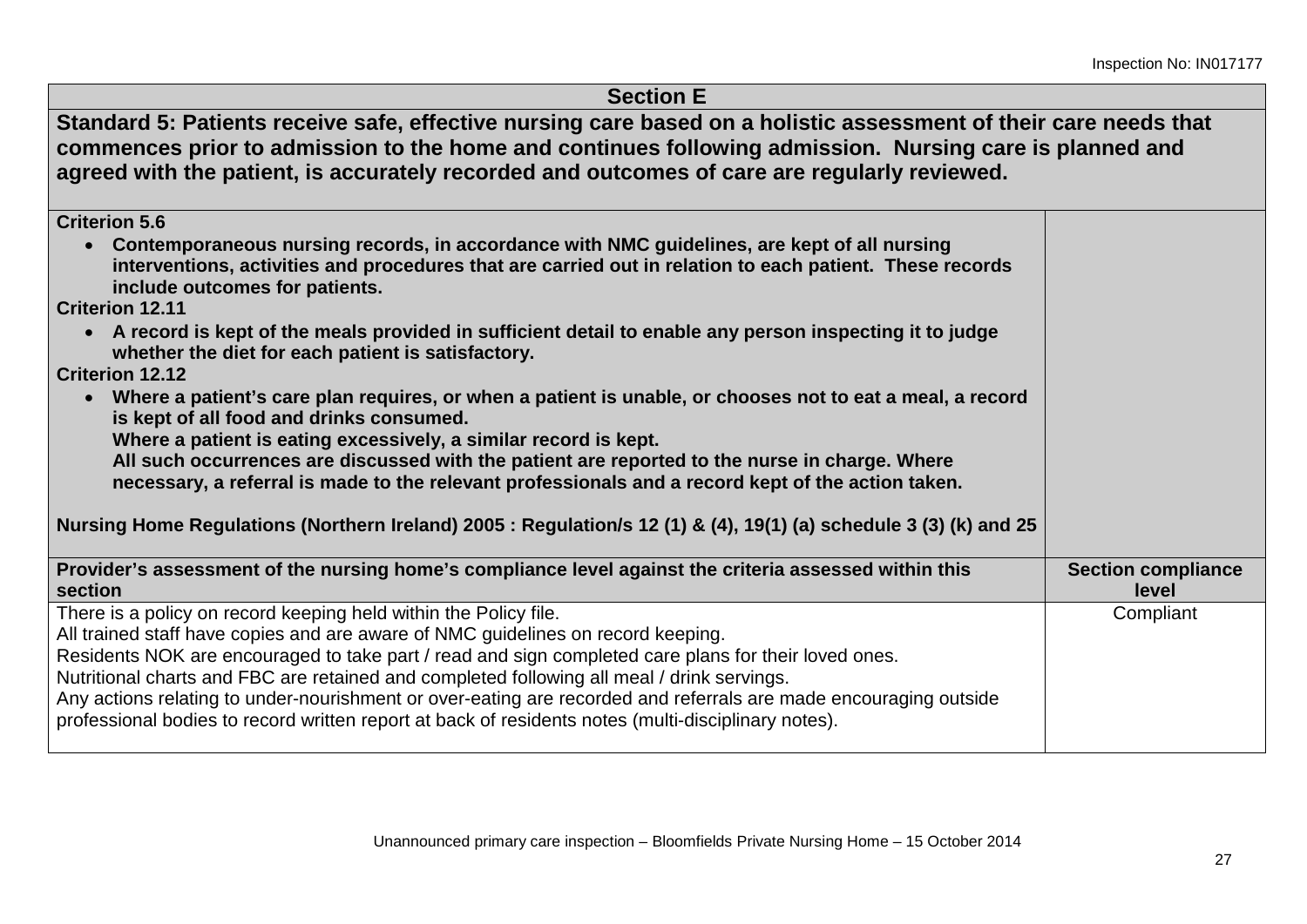| <b>Section F</b>                                                                                                                                                                                                                                                                                                                                                                        |                                    |
|-----------------------------------------------------------------------------------------------------------------------------------------------------------------------------------------------------------------------------------------------------------------------------------------------------------------------------------------------------------------------------------------|------------------------------------|
| Standard 5: Patients receive safe, effective nursing care based on a holistic assessment of their care needs that<br>commences prior to admission to the home and continues following admission. Nursing care is planned and<br>agreed with the patient, is accurately recorded and outcomes of care are regularly reviewed.                                                            |                                    |
| <b>Criterion 5.7</b><br>• The outcome of care delivered is monitored and recorded on a day-to-day basis and, in addition, is<br>subject to documented review at agreed time intervals and evaluation, using benchmarks where<br>appropriate, with the involvement of patients and their representatives.<br>Nursing Home Regulations (Northern Ireland) 2005 : Regulation 13 (1) and 16 |                                    |
| Provider's assessment of the nursing home's compliance level against the criteria assessed within this<br>section                                                                                                                                                                                                                                                                       | <b>Section compliance</b><br>level |
| All care plans are updated at least monthly by the named nurse, reviews are also room numbered in diary to remind<br>staff the monthly review is due on that day. Any changes to the residents needs are agreed and documented<br>accordingly. The care plan is adjusted to reflect change.<br>Daily records and entries are recorded at least twice daily withhin the Home.            | Compliant                          |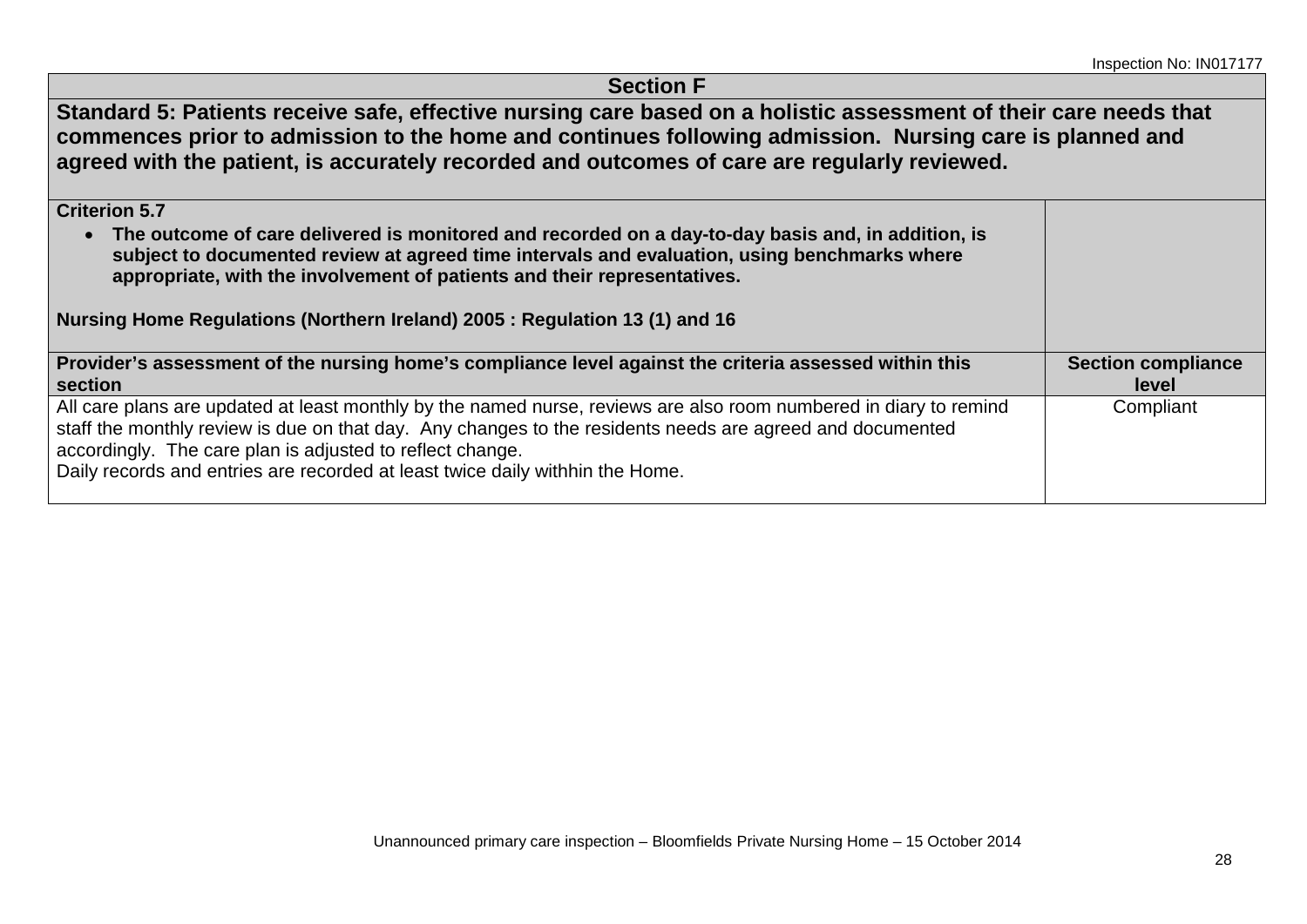| <b>Section G</b>                                                                                                                                                                                                                                                                                                                                                            |                                           |
|-----------------------------------------------------------------------------------------------------------------------------------------------------------------------------------------------------------------------------------------------------------------------------------------------------------------------------------------------------------------------------|-------------------------------------------|
| Standard 5: Patients receive safe, effective nursing care based on a holistic assessment of their care needs that<br>commences prior to admission to the home and continues following admission. Nursing care is planned and<br>agreed with the patient, is accurately recorded and outcomes of care are regularly reviewed.                                                |                                           |
| <b>Criterion 5.8</b>                                                                                                                                                                                                                                                                                                                                                        |                                           |
| Patients are encouraged and facilitated to participate in all aspects of reviewing outcomes of care and to<br>attend, or contribute to, formal multidisciplinary review meetings arranged by local HSC Trusts as<br>appropriate.                                                                                                                                            |                                           |
| <b>Criterion 5.9</b>                                                                                                                                                                                                                                                                                                                                                        |                                           |
| The results of all reviews and the minutes of review meetings are recorded and, where required, changes<br>are made to the nursing care plan with the agreement of patients and representatives. Patients, and their<br>representatives, are kept informed of progress toward agreed goals.                                                                                 |                                           |
| Nursing Home Regulations (Northern Ireland) 2005 : Regulation/s 13 (1) and 17 (1)                                                                                                                                                                                                                                                                                           |                                           |
| Provider's assessment of the nursing home's compliance level against the criteria assessed within this<br>section                                                                                                                                                                                                                                                           | <b>Section compliance</b><br><b>level</b> |
| Residents will normally be seen by their Care Manager from local Trust on the day of their reviews with family present.<br>Care review forms are pre-written normally by the named nurse prior to care review date and time. Any changes are<br>recorded on the communication sheets and relevant changes are made to the residents care plan to reflect changing<br>needs. | Compliant                                 |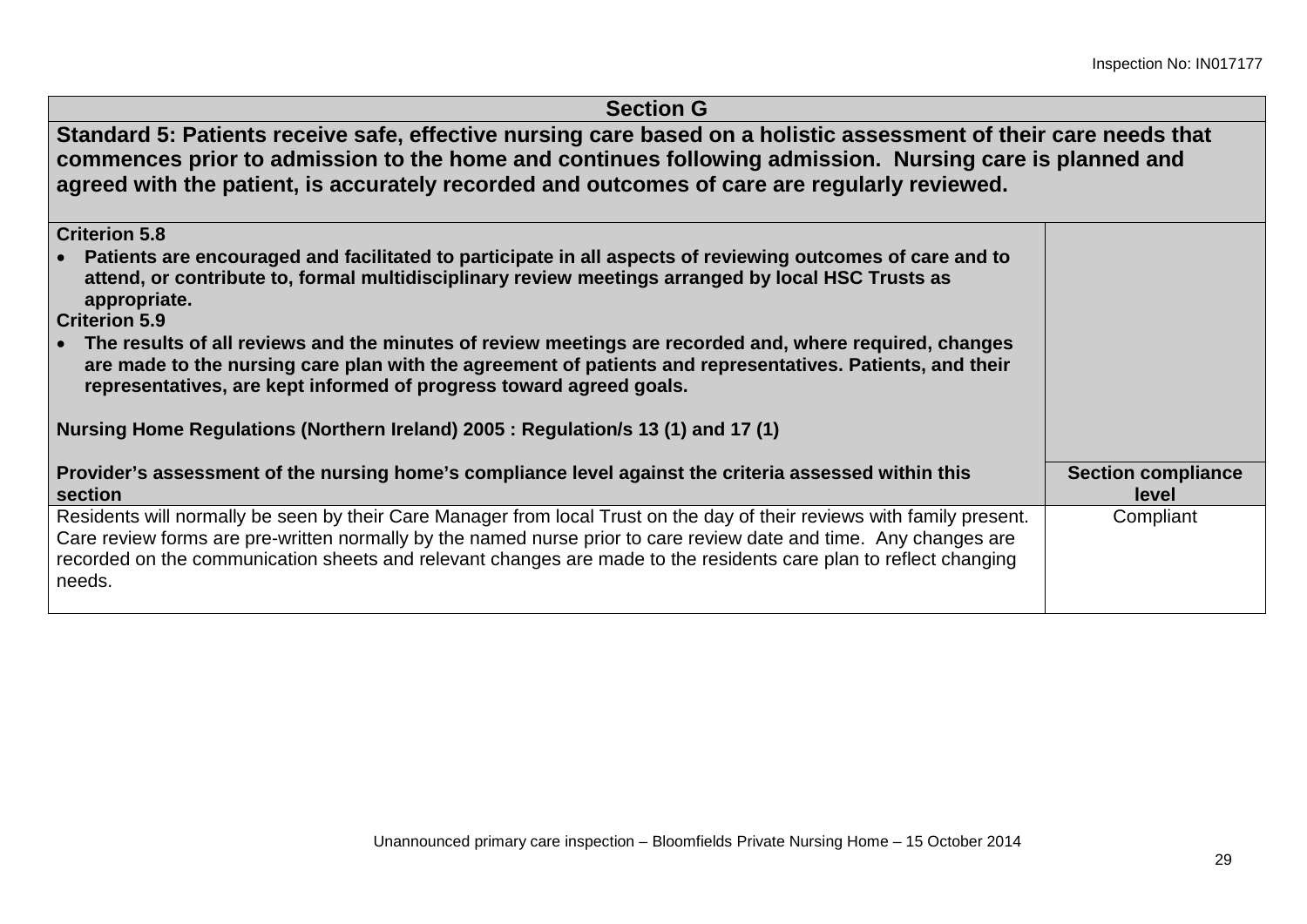| <b>Section H</b>                                                                                                                                                                                                                                                                                                             |                                    |
|------------------------------------------------------------------------------------------------------------------------------------------------------------------------------------------------------------------------------------------------------------------------------------------------------------------------------|------------------------------------|
| Standard 5: Patients receive safe, effective nursing care based on a holistic assessment of their care needs that<br>commences prior to admission to the home and continues following admission. Nursing care is planned and<br>agreed with the patient, is accurately recorded and outcomes of care are regularly reviewed. |                                    |
| <b>Criterion 12.1</b>                                                                                                                                                                                                                                                                                                        |                                    |
| Patients are provided with a nutritious and varied diet, which meets their individual and recorded dietary<br>needs and preferences.                                                                                                                                                                                         |                                    |
| Full account is taken of relevant guidance documents, or guidance provided by dieticians and other<br>professionals and disciplines.                                                                                                                                                                                         |                                    |
| <b>Criterion 12.3</b>                                                                                                                                                                                                                                                                                                        |                                    |
| The menu either offers patients a choice of meal at each mealtime or, when the menu offers only one<br>option and the patient does not want this, an alternative meal is provided.<br>A choice is also offered to those on therapeutic or specific diets.                                                                    |                                    |
| Nursing Home Regulations (Northern Ireland) 2005 : Regulation/s 12 (1) & (4), 13 (1) and 14(1)                                                                                                                                                                                                                               |                                    |
| Provider's assessment of the nursing home's compliance level against the criteria assessed within this<br>section                                                                                                                                                                                                            | <b>Section compliance</b><br>level |
| There is a 3 week rotational menu in place with choices for residents. At times due to level of dementia a resident may<br>refuse the choices available that day, so staff would be quick to request cook in the kitchen to make an alternative                                                                              | Compliant                          |
| meal.                                                                                                                                                                                                                                                                                                                        |                                    |
| Any resident with particular instructions / requirements regarding their diets are recorded in the care plans and this<br>information is used at hand-over times, especially meal-times to remind staff again, any special diets / preferences,<br>etc. are given to the Cook for his attention.                             |                                    |
|                                                                                                                                                                                                                                                                                                                              |                                    |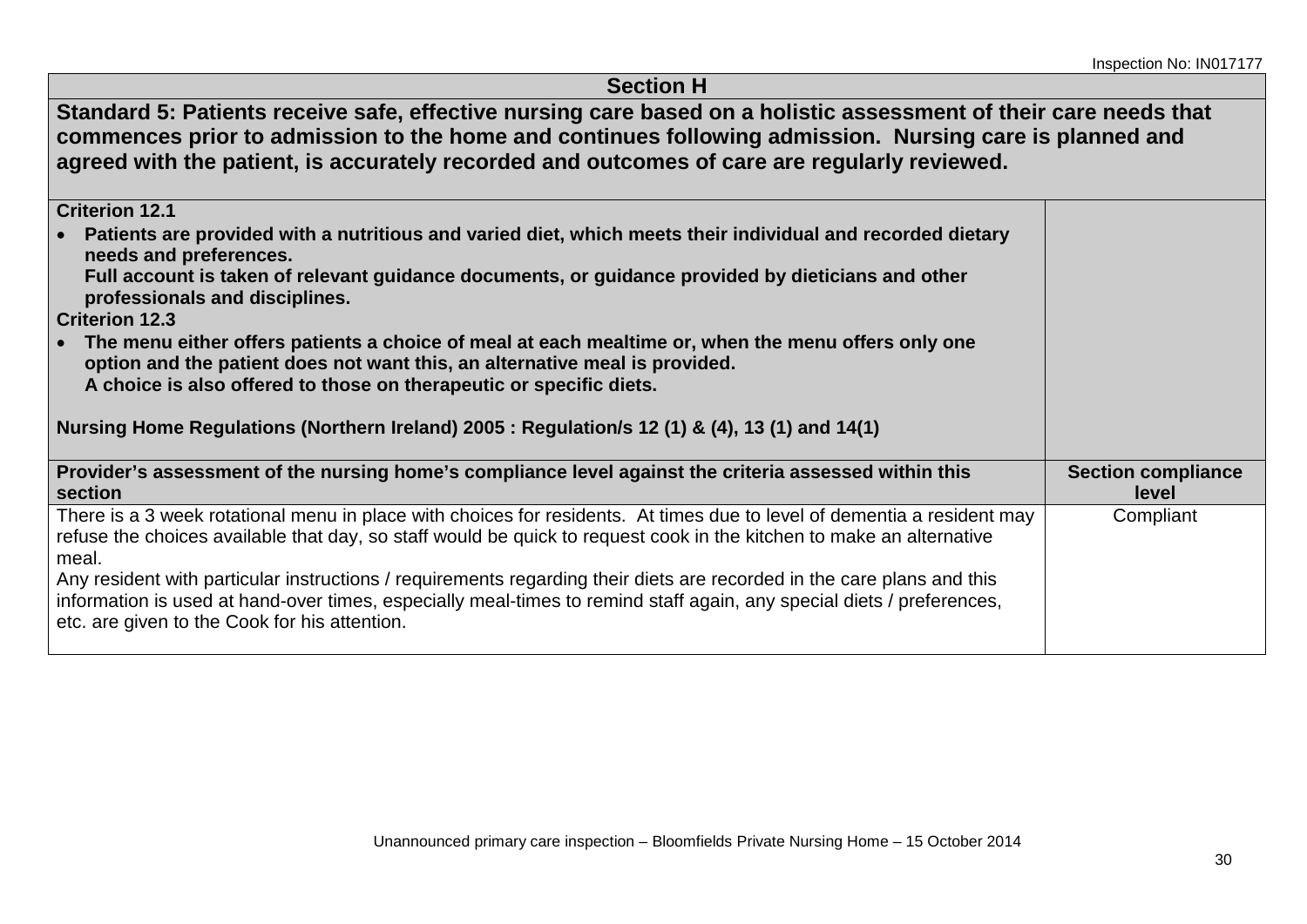| <b>Section I</b> |
|------------------|
|------------------|

**Standard 5: Patients receive safe, effective nursing care based on a holistic assessment of their care needs that commences prior to admission to the home and continues following admission. Nursing care is planned and agreed with the patient, is accurately recorded and outcomes of care are regularly reviewed.**

**Criterion 8.6**

• **Nurses have up to date knowledge and skills in managing feeding techniques for patients who have swallowing difficulties, and in ensuring that instructions drawn up by the speech and language therapist are adhered to.**

**Criterion 12.5**

• **Meals are provided at conventional times, hot and cold drinks and snacks are available at customary intervals and fresh drinking water is available at all times.**

**Criterion 12.10**

- **Staff are aware of any matters concerning patients' eating and drinking as detailed in each individual care plan, and there are adequate numbers of staff present when meals are served to ensure:**
	- o **risks when patients are eating and drinking are managed**
	- o **required assistance is provided**
	- o **necessary aids and equipment are available for use.**

**Criterion 11.7**

• **Where a patient requires wound care, nurses have expertise and skills in wound management that includes the ability to carry out a wound assessment and apply wound care products and dressings.**

**Nursing Home Regulations (Northern Ireland) 2005 : Regulation/s 13(1) and 20**

| Provider's assessment of the nursing home's compliance level against the criteria assessed within this<br>section        | <b>Section compliance</b><br>level |
|--------------------------------------------------------------------------------------------------------------------------|------------------------------------|
| All nurses have attended SALT Swallowing Awareness Study Days at some stage. When SALT make assessments                  | Substantially compliant            |
| the nurse will take on and follow the instructions, then instruct junior staff to the specific techniques.               |                                    |
| One trained member of staff is always available within the main dining area at meal times to reduce risk of choking. All |                                    |
| staff have attended first aid training which including choking.                                                          |                                    |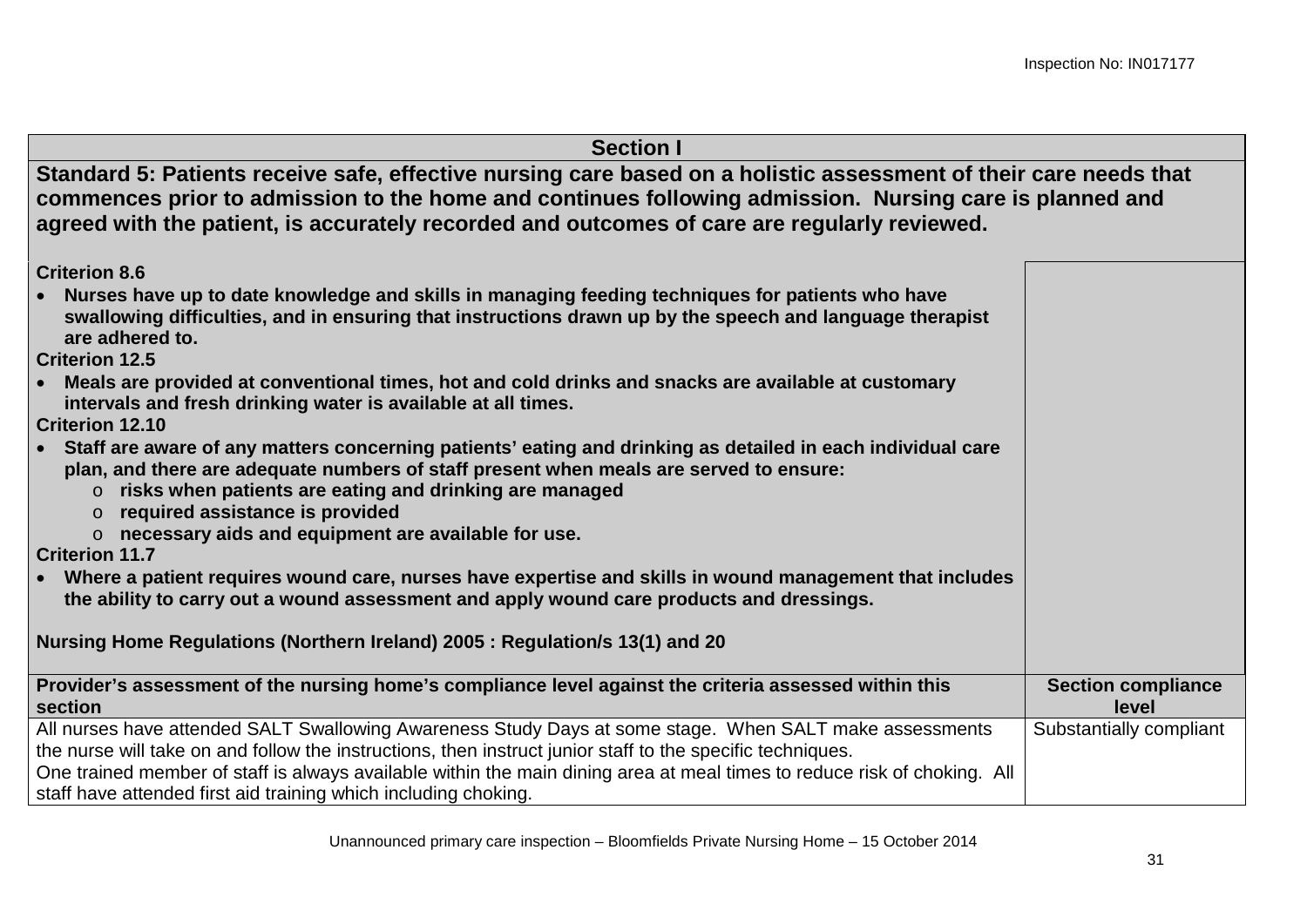| 11.7 - early detection of discolouration of potential pressure points is observed and acted upon, notifying GP, Care |  |
|----------------------------------------------------------------------------------------------------------------------|--|
| Manager, RQIA, TVN and Next of Kin.                                                                                  |  |
|                                                                                                                      |  |

| Provider's Overall Assessment of the Nursing Home's Compliance Level Against Standard 5 | <b>Compliance Level</b> |
|-----------------------------------------------------------------------------------------|-------------------------|
|                                                                                         | Compliant               |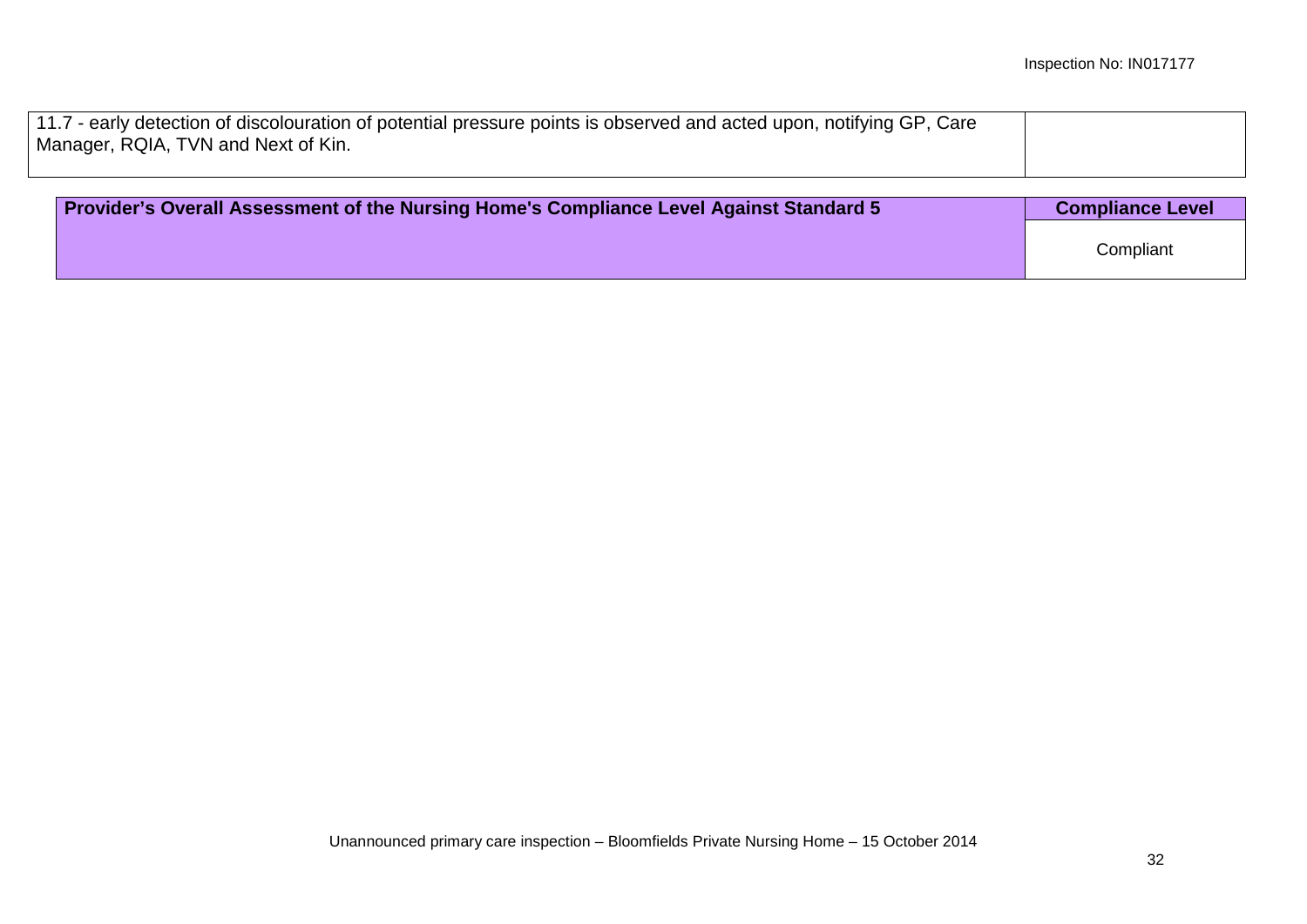## **Appendix 2**

Explanation of coding categories as referenced in the Quality of Interaction Schedule (QUIS)

| Positive social (PS) - care over and beyond the<br>basic physical care task demonstrating patient<br>centred empathy, support, explanation,<br>socialisation etc.                                     | Basic care: (BC) - basic physical care<br>e.g. bathing or use if toilet etc. with task<br>carried out adequately but without the<br>elements of social psychological<br>support as above. It is the conversation<br>necessary to get the task done. |  |
|-------------------------------------------------------------------------------------------------------------------------------------------------------------------------------------------------------|-----------------------------------------------------------------------------------------------------------------------------------------------------------------------------------------------------------------------------------------------------|--|
| Staff actively engage with people e.g. what sort<br>$\bullet$<br>of night did you have, how do you feel this<br>morning etc. (even if the person is unable to<br>respond verbally)                    | Examples include:<br>Brief verbal explanations and<br>encouragement, but only that the<br>necessary to carry out the task                                                                                                                           |  |
| Checking with people to see how they are and<br>if they need anything                                                                                                                                 | No general conversation                                                                                                                                                                                                                             |  |
| Encouragement and comfort during care tasks<br>$\bullet$<br>(moving and handling, walking, bathing etc.)<br>that is more than necessary to carry out a task                                           |                                                                                                                                                                                                                                                     |  |
| Offering choice and actively seeking<br>$\bullet$<br>engagement and participation with patients                                                                                                       |                                                                                                                                                                                                                                                     |  |
| Explanations and offering information are $\Box$<br>tailored to the individual, the language used<br>easy to understand, and non-verbal used were<br>appropriate                                      |                                                                                                                                                                                                                                                     |  |
| Smiling, laughing together, personal touch and<br>empathy                                                                                                                                             |                                                                                                                                                                                                                                                     |  |
| Offering more food/ asking if finished, going<br>the extra mile                                                                                                                                       |                                                                                                                                                                                                                                                     |  |
| Taking an interest in the older patient as a<br>person, rather than just another admission                                                                                                            |                                                                                                                                                                                                                                                     |  |
| Staff treat people with respect addressing older<br>$\bullet$<br>patients and visitors respectfully, providing<br>timely assistance and giving an explanation if<br>unable to do something right away |                                                                                                                                                                                                                                                     |  |
| Staff respect older people's privacy and dignity<br>$\bullet$<br>by speaking quietly with older people about<br>private matters and by not talking about an<br>individual's care in front of others   |                                                                                                                                                                                                                                                     |  |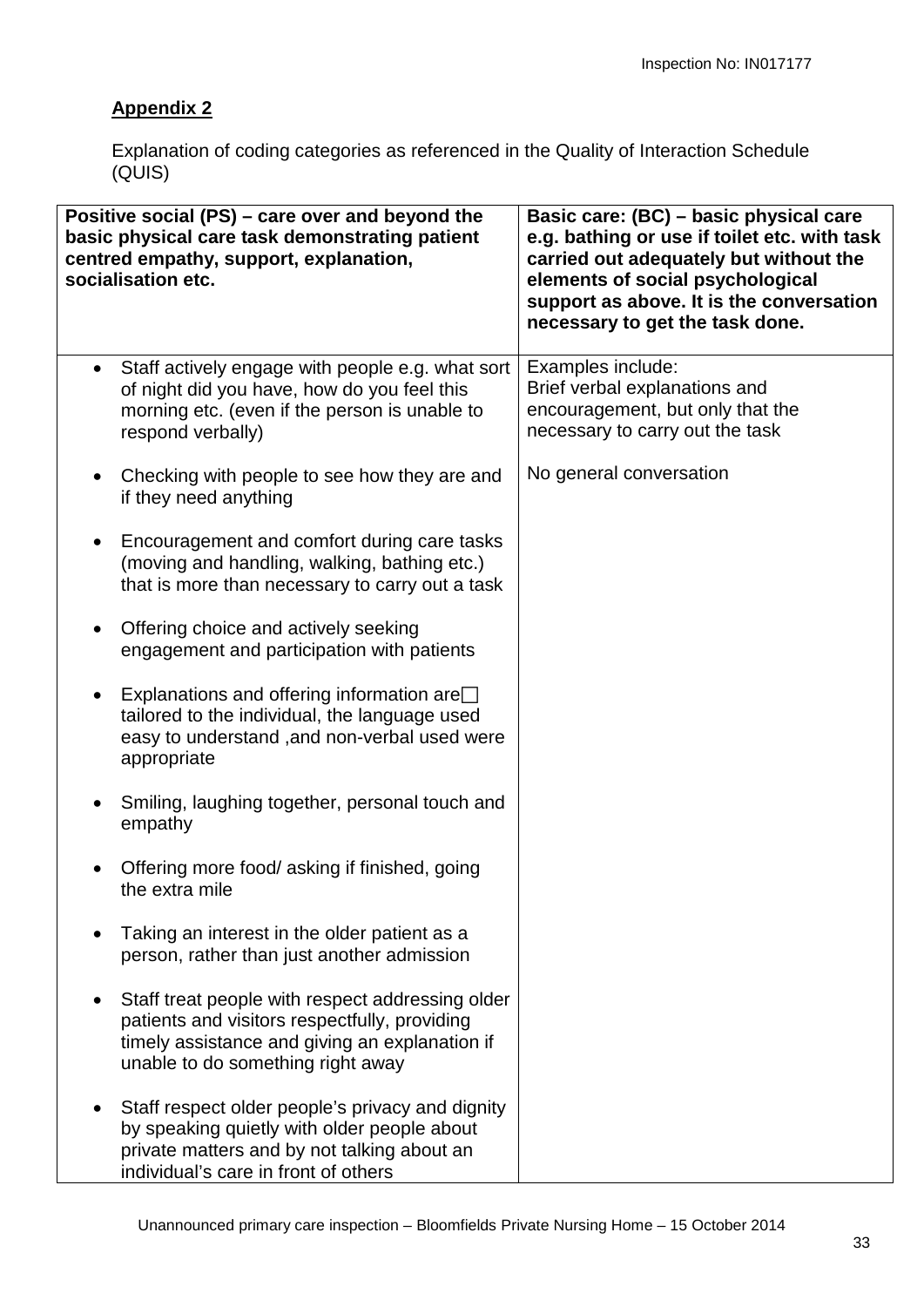| Neutral (N) - brief indifferent interactions<br>not meeting the definitions of other<br>categories.                                                                                                                                                                                                                                                                                                                                                                                 | <b>Negative (NS) - communication which is</b><br>disregarding of the residents' dignity and<br>respect.                                                                                                                                                                                                                                                                                                                                                                                                                                                     |  |  |
|-------------------------------------------------------------------------------------------------------------------------------------------------------------------------------------------------------------------------------------------------------------------------------------------------------------------------------------------------------------------------------------------------------------------------------------------------------------------------------------|-------------------------------------------------------------------------------------------------------------------------------------------------------------------------------------------------------------------------------------------------------------------------------------------------------------------------------------------------------------------------------------------------------------------------------------------------------------------------------------------------------------------------------------------------------------|--|--|
| <b>Examples include:</b><br>• Putting plate down without verbal or<br>non-verbal contact<br>Undirected greeting or comments to the<br>room in general<br>Makes someone feel ill at ease and<br>uncomfortable<br>Lacks caring or empathy but not<br>necessarily overtly rude<br>Completion of care tasks such as<br>checking readings, filling in charts<br>without any verbal or non-verbal<br>contact<br>Telling someone what is going to<br>happen without offering choice or the | <b>Examples include:</b><br>Ignoring, undermining, use of childlike<br>language, talking over an older person<br>during conversations<br>• Being told to wait for attention without<br>explanation or comfort<br>• Told to do something without<br>discussion, explanation or help offered<br>Being told can't have something<br>without good reason/explanation<br>Treating an older person in a childlike<br>or disapproving way<br>Not allowing an older person to use<br>$\bullet$<br>their abilities or make choices (even if<br>said with 'kindness') |  |  |
| opportunity to ask questions<br>Not showing interest in what the patient<br>or visitor is saying                                                                                                                                                                                                                                                                                                                                                                                    | Seeking choice but then ignoring or<br>over ruling it<br>Being angry with or scolding older<br>patients<br>• Being rude and unfriendly<br>Bedside hand over not including the<br>patient                                                                                                                                                                                                                                                                                                                                                                    |  |  |

#### References

QUIS originally developed by Dean, Proudfoot and Lindesay (1993). The quality of interactions schedule (QUIS): development, reliability and use in the evaluation of two domus units. *International Journal of Geriatric Psychiatry* Vol \*pp 819-826.

QUIS tool guidance adapted from Everybody Matters: Sustaining Dignity in Care. London City University.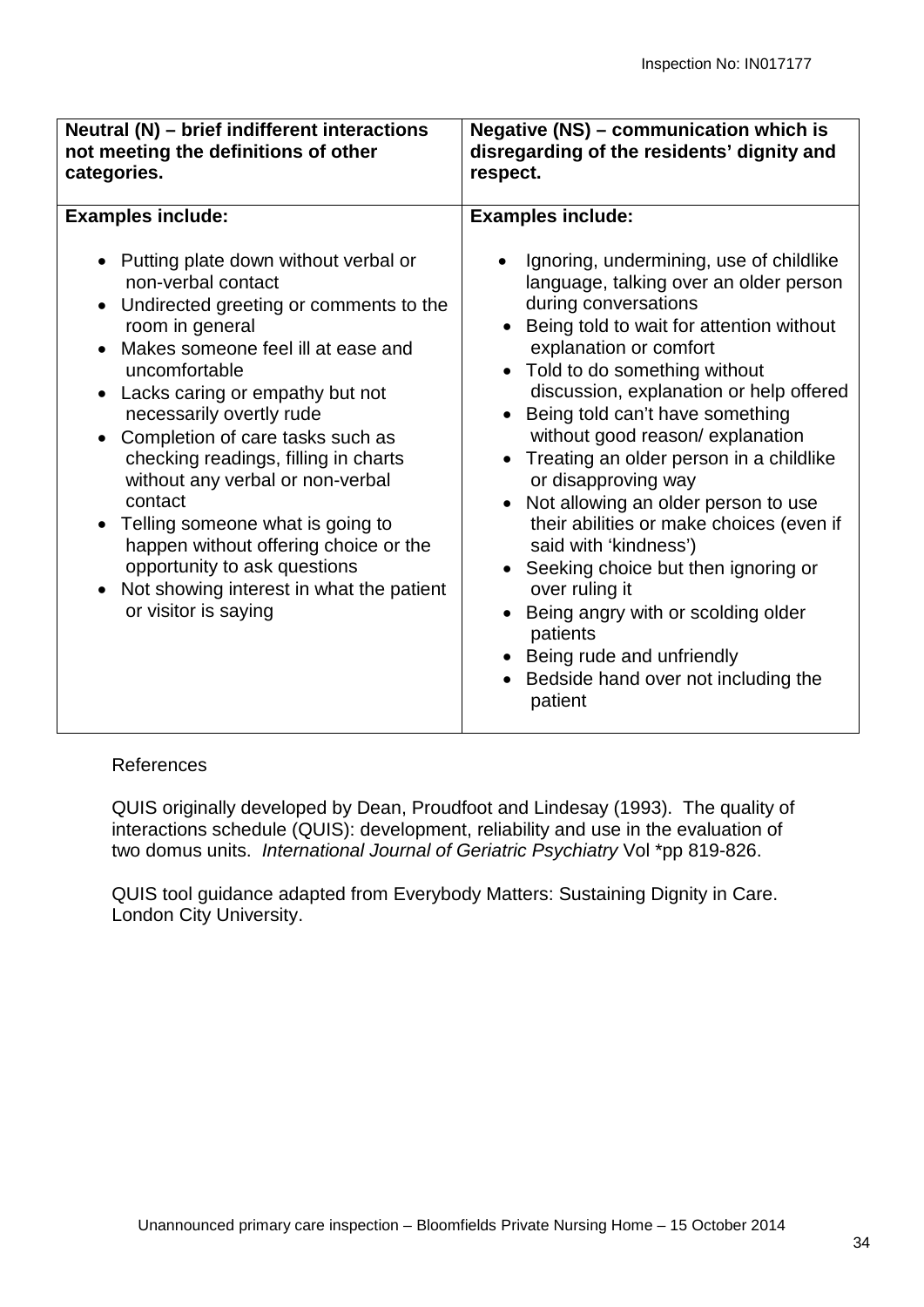

# **Quality Improvement Plan**

## **Primary Unannounced Care Inspection**

## **Bloomfields Private Nursing Home**

## **15 October 2014**

The areas where the service needs to improve, as identified during this inspection visit, are detailed in the inspection report and Quality Improvement Plan.

The specific actions set out in the Quality Improvement Plan were discussed with Emma Murphy, acting manager during the inspection visit.

Any matters that require completion within 28 days of the inspection visit have also been set out in separate correspondence to the registered persons.

#### **Registered providers / managers should note that failure to comply with regulations may lead to further enforcement and/ or prosecution action as set out in The HPSS (Quality, Improvement and Regulation) (Northern Ireland) Order 2003.**

It is the responsibility of the registered provider / manager to ensure that all requirements and recommendations contained within the Quality Improvement Plan are addressed within the specified timescales.

Matters to be addressed as a result of this inspection are set in the context of the current registration of your premises. The registration is not transferable so that in the event of any future application to alter, extend or to sell the premises the RQIA would apply standards current at the time of that application.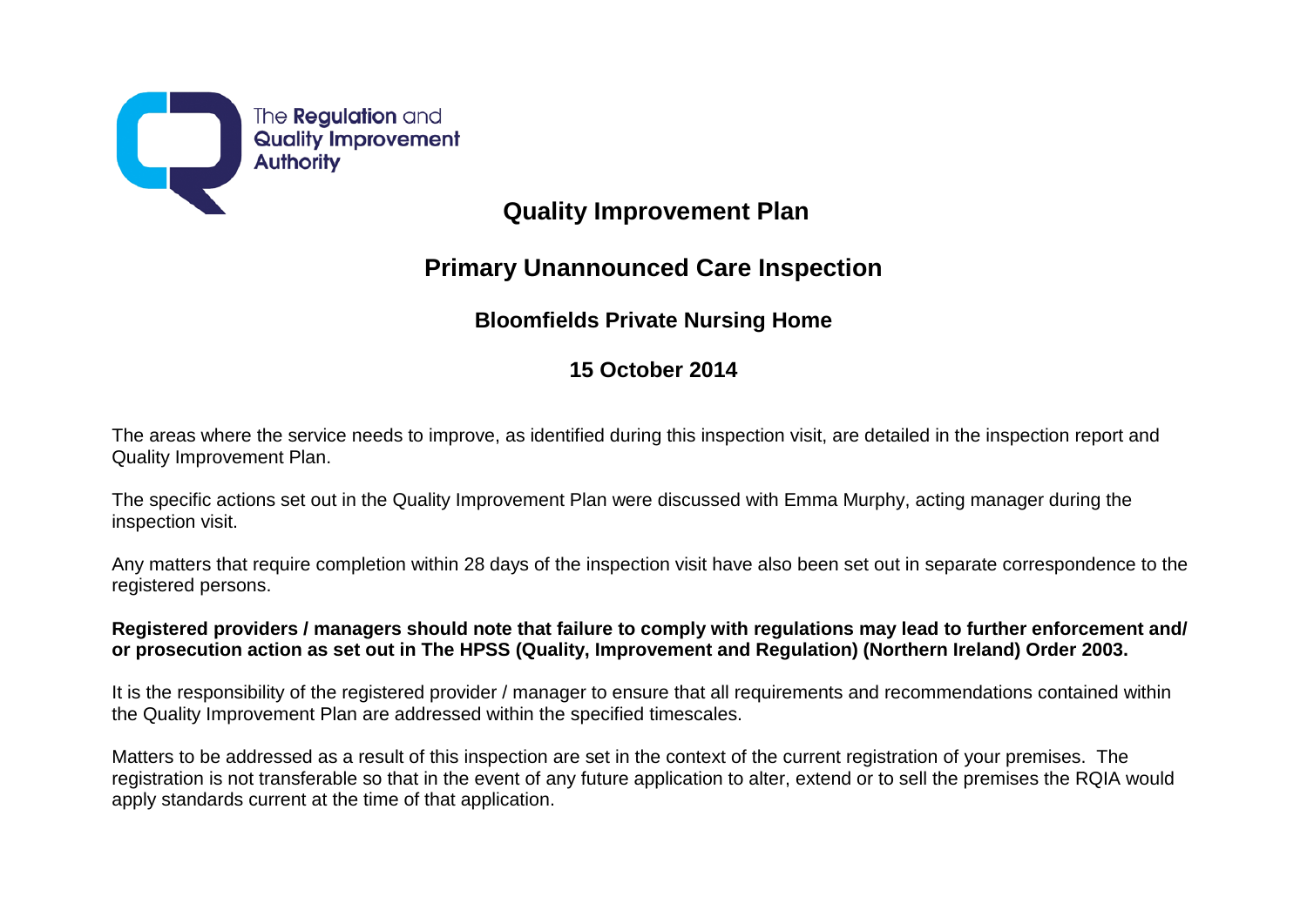| <b>Statutory Requirements</b> |                                                                                                                                                                                                                                                            |                                                                                                                                                                                                                                                                                                                                                                                                                                                                                                                                                                                                                                                                                    |                                         |                                                                                                                                                                                                                                                                                                                                                                                                                                                                                                                                                                                                                                                        |                                |  |
|-------------------------------|------------------------------------------------------------------------------------------------------------------------------------------------------------------------------------------------------------------------------------------------------------|------------------------------------------------------------------------------------------------------------------------------------------------------------------------------------------------------------------------------------------------------------------------------------------------------------------------------------------------------------------------------------------------------------------------------------------------------------------------------------------------------------------------------------------------------------------------------------------------------------------------------------------------------------------------------------|-----------------------------------------|--------------------------------------------------------------------------------------------------------------------------------------------------------------------------------------------------------------------------------------------------------------------------------------------------------------------------------------------------------------------------------------------------------------------------------------------------------------------------------------------------------------------------------------------------------------------------------------------------------------------------------------------------------|--------------------------------|--|
|                               | This section outlines the actions which must be taken so that the Registered Person/s meets legislative requirements based on The<br>HPSS (Quality, Improvement and Regulation) (Northern Ireland) Order 2003, and The Nursing Homes Regulations (NI) 2005 |                                                                                                                                                                                                                                                                                                                                                                                                                                                                                                                                                                                                                                                                                    |                                         |                                                                                                                                                                                                                                                                                                                                                                                                                                                                                                                                                                                                                                                        |                                |  |
| No.                           | <b>Regulation</b><br><b>Reference</b>                                                                                                                                                                                                                      | <b>Requirements</b>                                                                                                                                                                                                                                                                                                                                                                                                                                                                                                                                                                                                                                                                | <b>Number Of</b><br><b>Times Stated</b> | <b>Details Of Action Taken By</b><br><b>Registered Person(S)</b>                                                                                                                                                                                                                                                                                                                                                                                                                                                                                                                                                                                       | <b>Timescale</b>               |  |
| $\mathbf{1}$                  | 25(b)                                                                                                                                                                                                                                                      | The registered person shall ensure all<br>nursing records are consistently completed in<br>accordance with guidance provided by the<br>nursing regulatory body. (Nursing and<br>Midwifery Council)                                                                                                                                                                                                                                                                                                                                                                                                                                                                                 | One                                     | The Nurse Manager and Sister<br>will regularly audit all nursing<br>records. Training and<br>supervision is ongoing in this<br>area.                                                                                                                                                                                                                                                                                                                                                                                                                                                                                                                   | From the date<br>of inspection |  |
| $\overline{2}$                | 15(2)                                                                                                                                                                                                                                                      | The registered person shall ensure that<br>patient daily notes are developed to ensure<br>they are effective in recording a<br>contemporaneous note of all nursing<br>provided to the patient, including a record of<br>their condition.<br>The identified care record should be updated<br>to ensure the management of wound care is<br>recorded in keeping with best practice<br>guidelines.<br>A regular audit of wounds/pressure ulcers<br>should be conducted by the acting manager<br>to ensure staff are recording wound<br>care/pressure ulcers in accordance with best<br>practice. Records of the audits should be<br>maintained.<br>Ref previous requirements and 8.1.2 | One                                     | The process of regular auditing<br>will highlight any areas which<br>may require attention. Identified<br>areas will be addressed by the<br>Nurse Manager through<br>training of staff and supervision<br>sessions.<br>New wound care file is in place<br>to keep accurate and up to date<br>records on all wounds in the<br>Home. All wounds will have an<br>initial wound chart, ongoing<br>wound chart and care plan in<br>place including any guidelines<br>from T.V.N. or other members<br>of the multi disciplinary team.<br>The Nurse Manager will carry<br>out regular audits on all wound<br>and records of all wounds on a<br>regular basis. | From the date<br>of inspection |  |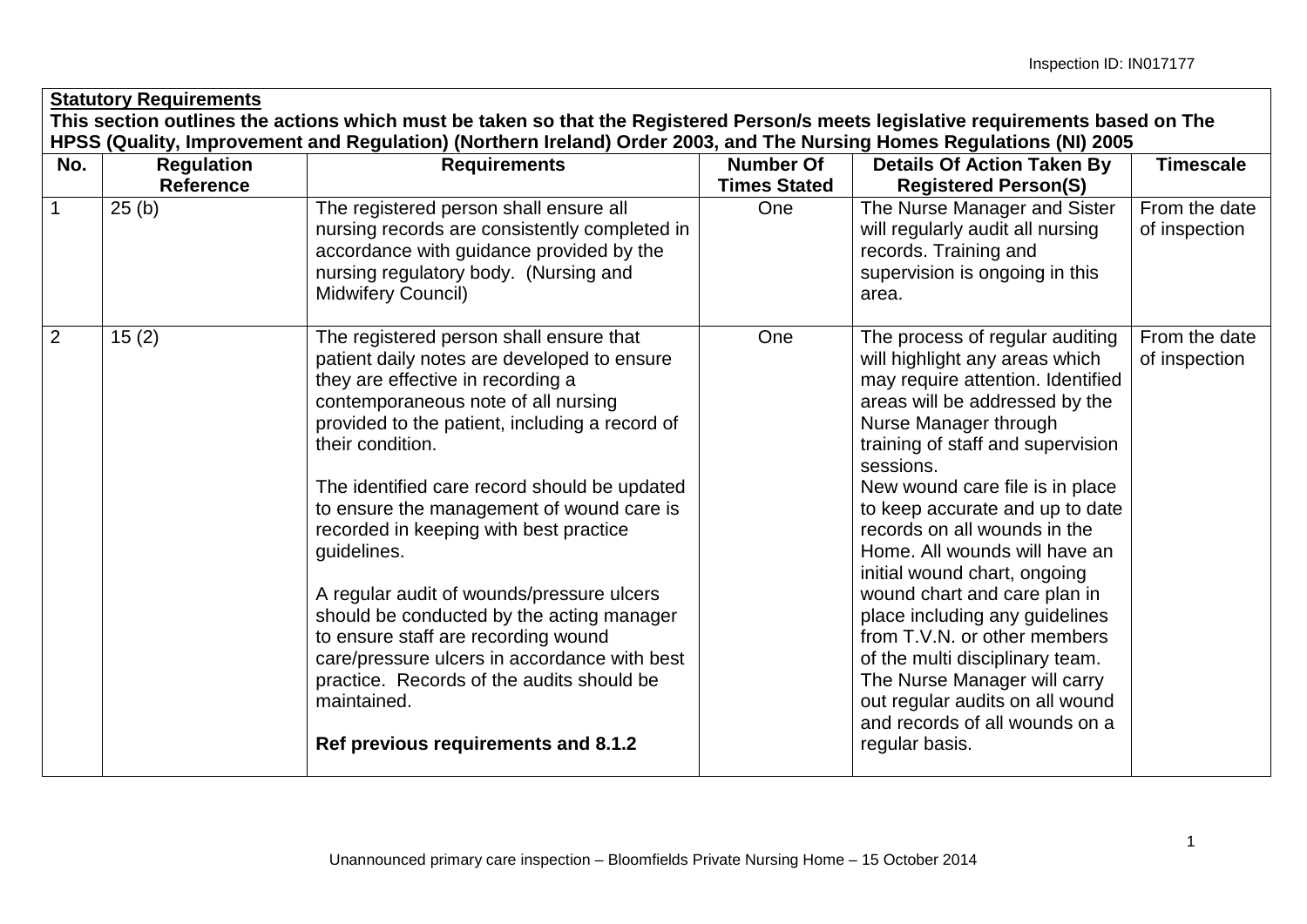| 3              | 27    | The registered persons shall ensure the<br>following issues are addressed;<br>A variation in the change of use of a<br>bathroom to a store room should be<br>forwarded to RQIA without delay. Any<br>change of use of rooms should be forwarded                                                                                                                                                                       | One | The variation in the change of<br>use of the bathroom to a store<br>room will be addressed in the<br>New Year when the extension<br>to the Home is taking place.                                                                                                                                                                                                                            | From the date<br>of inspection |
|----------------|-------|-----------------------------------------------------------------------------------------------------------------------------------------------------------------------------------------------------------------------------------------------------------------------------------------------------------------------------------------------------------------------------------------------------------------------|-----|---------------------------------------------------------------------------------------------------------------------------------------------------------------------------------------------------------------------------------------------------------------------------------------------------------------------------------------------------------------------------------------------|--------------------------------|
|                |       | to RQIA prior to the changes being<br>completed.                                                                                                                                                                                                                                                                                                                                                                      |     | There was a report and form 1a<br>sent to the RQIA about the<br>washing machine.                                                                                                                                                                                                                                                                                                            |                                |
|                |       | Due to their being continuous faults reported<br>with the washing machine in the laundry a<br>contingency plan should be put in place for<br>all staff to follow should the washing machine<br>cease to work. A copy of the plan should be<br>forwarded to RQIA.<br>Replace the carpet in the identified bedroom.<br>Items should not be stored under the<br>identified stairwell in the interests of fire<br>safety. |     | The Policy has been updated<br>and a contingency plan is in<br>place from 16 <sup>th</sup> October 2014.<br>No further faults with laundry<br>equipment which is regularly<br>serviced.<br>Carpet in identified bedroom<br>will be replaced in early 2015.<br>All items have been removed<br>from under identified stairwells<br>and stored in more appropriate<br>areas. New storage to be |                                |
|                |       | <b>Ref 10.10 Environment</b>                                                                                                                                                                                                                                                                                                                                                                                          |     | provided with extension.                                                                                                                                                                                                                                                                                                                                                                    |                                |
| $\overline{4}$ | 13(7) | The registered persons shall ensure the<br>following issues are addressed in relation to<br>the management of infection control;                                                                                                                                                                                                                                                                                      | One | Soiled linen is being placed in<br>green bags and infected linen<br>in red bags so staff can easily<br>identify the difference.                                                                                                                                                                                                                                                             | From the date<br>of inspection |
|                |       | Soiled and infected linen should be stored in<br>separate coloured bags.                                                                                                                                                                                                                                                                                                                                              |     | All creams and lotions remain<br>in original packaging with the                                                                                                                                                                                                                                                                                                                             |                                |
|                |       | All prescribed creams and lotions should be<br>clearly labelled with the name of the patient                                                                                                                                                                                                                                                                                                                          |     | name of the patient and<br>instructions for use clearly                                                                                                                                                                                                                                                                                                                                     |                                |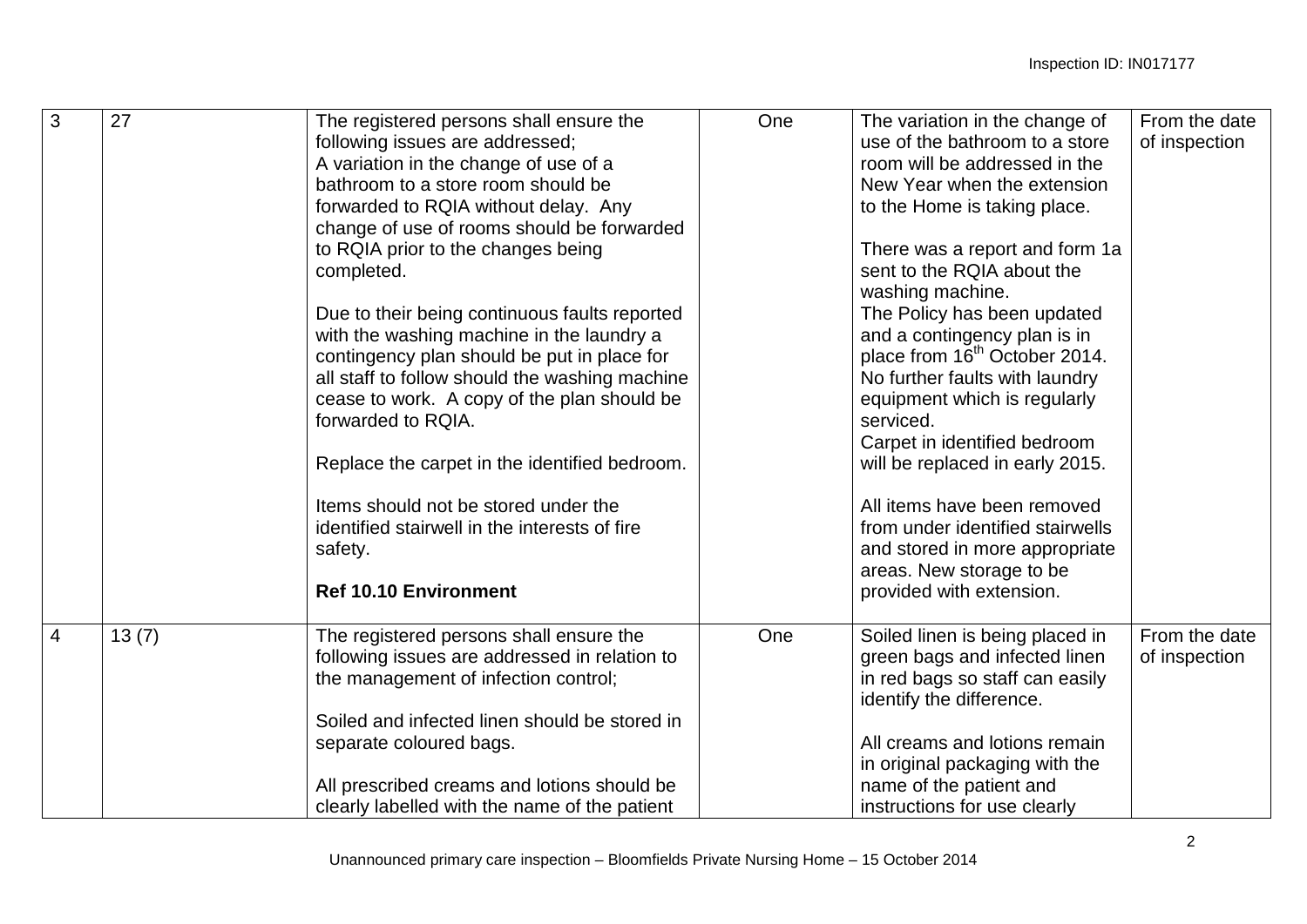| for whom they are prescribed.                           | marked. All staff have recently<br>received supervision in use of                                                   |
|---------------------------------------------------------|---------------------------------------------------------------------------------------------------------------------|
| Ensure toothbrushes are appropriately                   | creams and emollients.                                                                                              |
| cleaned after use.                                      |                                                                                                                     |
|                                                         | All residents have received new                                                                                     |
| Where toothmugs/denture pots are used in                | toothbrushes. Staff aware to                                                                                        |
| double bedrooms they should be clearly                  | cleanse toothbrushes well after                                                                                     |
| labelled with the patients' identity.                   | use. Denture pots provided for                                                                                      |
|                                                         | all residents who require them                                                                                      |
| Pressure relieving equipment should not be              | and these are also clearly                                                                                          |
| used as crash/fallout mats.                             | labelled.                                                                                                           |
| Ref 10.11 Management and control of<br><b>infection</b> | All toiletries belonging to<br>residents in double bedrooms<br>are clearly labelled with the<br>residents identity. |
|                                                         | Only crash mats are now being                                                                                       |
|                                                         | used not pressure relieving                                                                                         |
|                                                         | equipment.                                                                                                          |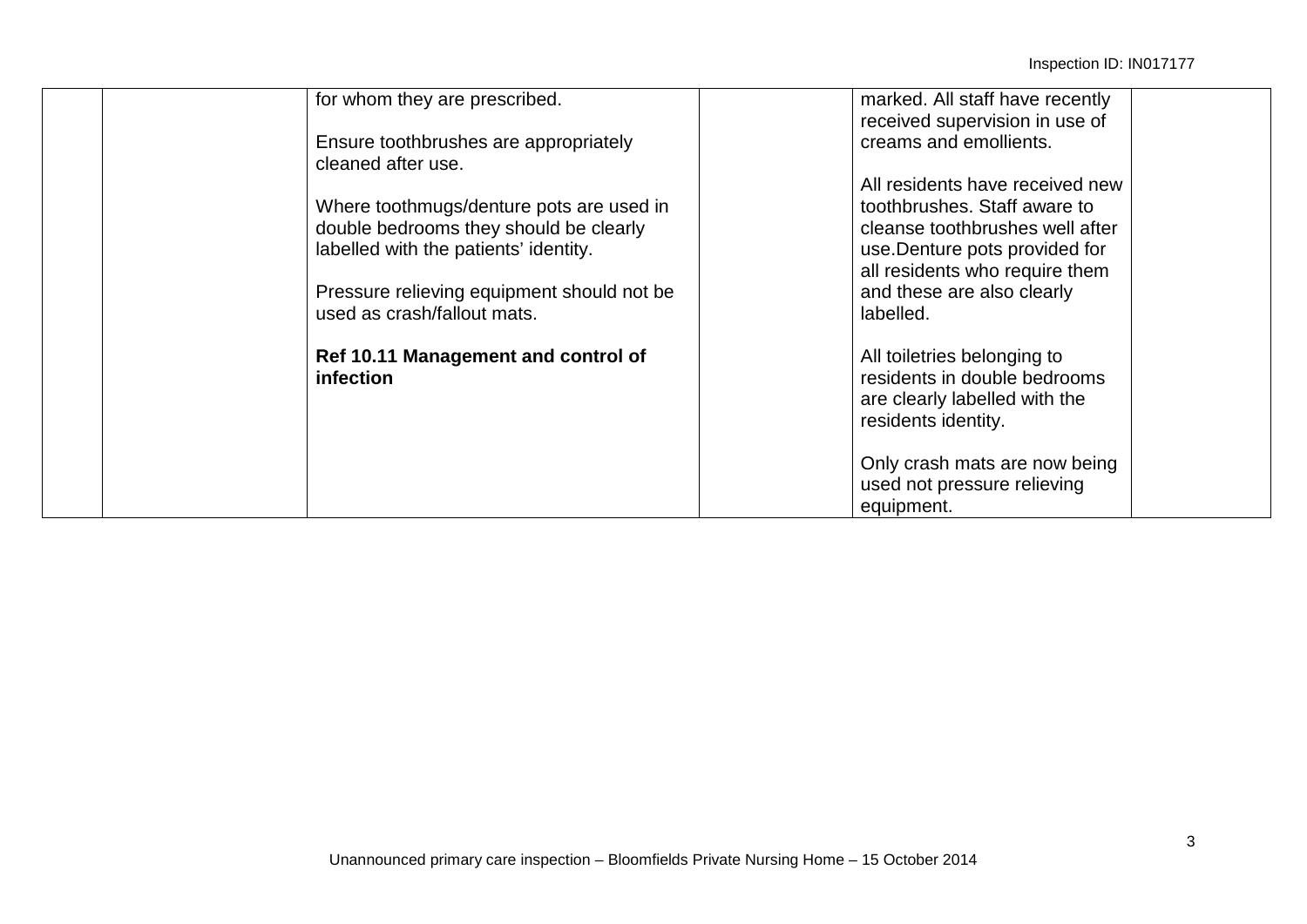| <b>Recommendations</b><br>These recommendations are based on The Nursing Homes Minimum Standards (2008), research or recognised sources. They promote |                                                                                                                                                               |                                                                                                                                      |                                  |                                                                                                                                              |                                |  |
|-------------------------------------------------------------------------------------------------------------------------------------------------------|---------------------------------------------------------------------------------------------------------------------------------------------------------------|--------------------------------------------------------------------------------------------------------------------------------------|----------------------------------|----------------------------------------------------------------------------------------------------------------------------------------------|--------------------------------|--|
| No.                                                                                                                                                   | current good practice and if adopted by the Registered Person may enhance service, quality and delivery.<br><b>Minimum Standard</b><br><b>Recommendations</b> |                                                                                                                                      |                                  |                                                                                                                                              |                                |  |
|                                                                                                                                                       | Reference                                                                                                                                                     |                                                                                                                                      | Number Of<br><b>Times Stated</b> | <b>Details of Action Taken By</b><br><b>Registered Person(S)</b>                                                                             | <b>Timescale</b>               |  |
|                                                                                                                                                       | 25.12                                                                                                                                                         | The acting manager should sign when the<br>Regulation 29 report is made available to<br>them.<br><b>Ref previous recommendations</b> | One                              | The Regulation 29 Report is<br>signed and dated when<br>received by the Nurse<br>Manager. Any issues identified<br>are actioned immediately. | From the date<br>of inspection |  |